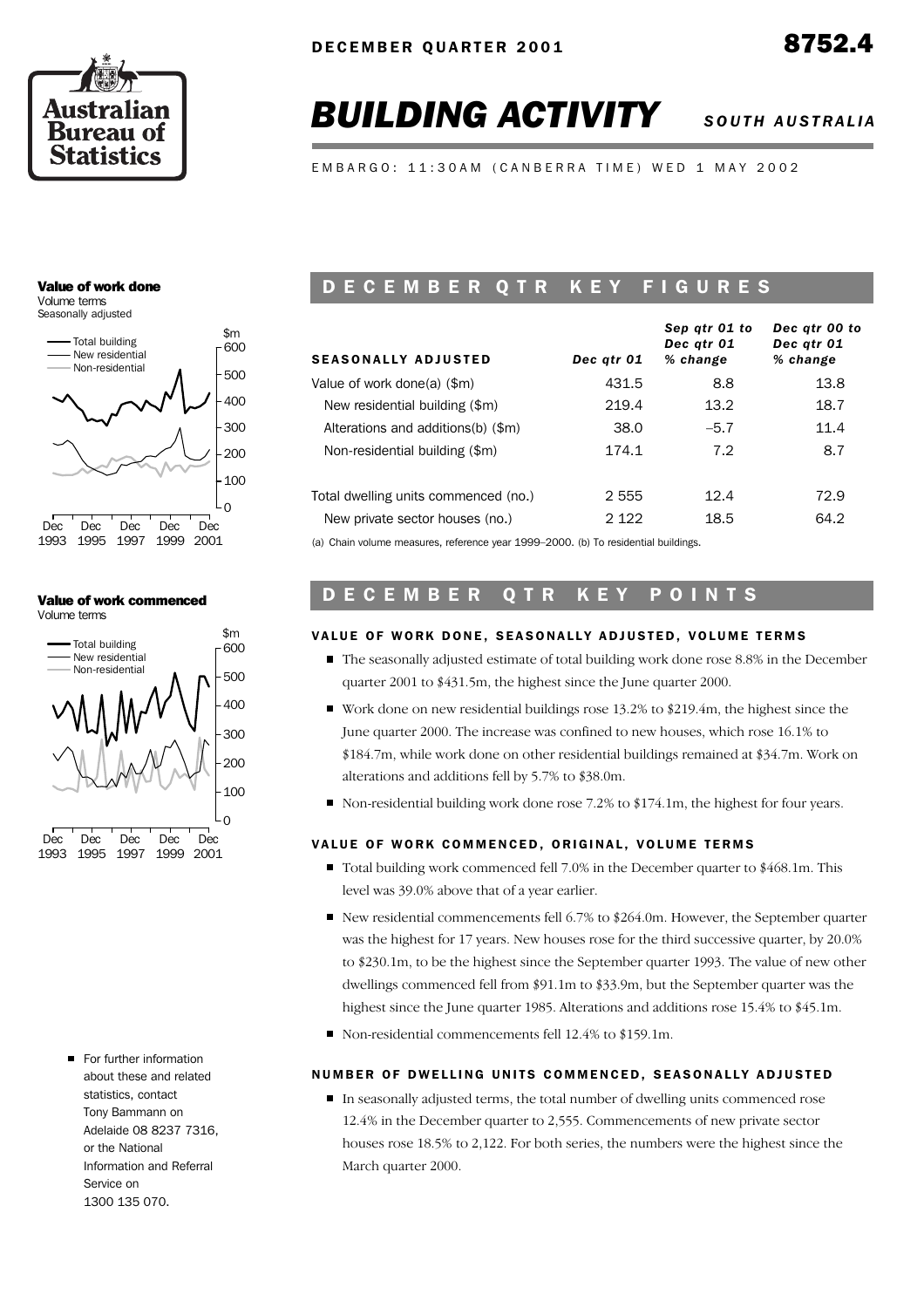## N O T E S

| FORTHCOMING ISSUES                  | ISSUE (Quarter)                                                                                                                                                                                                                                                                                                                                  | RELEASE DATE                                                                                                                                                                                                                                                      |  |  |  |  |  |  |
|-------------------------------------|--------------------------------------------------------------------------------------------------------------------------------------------------------------------------------------------------------------------------------------------------------------------------------------------------------------------------------------------------|-------------------------------------------------------------------------------------------------------------------------------------------------------------------------------------------------------------------------------------------------------------------|--|--|--|--|--|--|
|                                     | March 2002                                                                                                                                                                                                                                                                                                                                       | 30 July 2002                                                                                                                                                                                                                                                      |  |  |  |  |  |  |
|                                     | June 2002                                                                                                                                                                                                                                                                                                                                        | 24 October 2002                                                                                                                                                                                                                                                   |  |  |  |  |  |  |
|                                     |                                                                                                                                                                                                                                                                                                                                                  |                                                                                                                                                                                                                                                                   |  |  |  |  |  |  |
| ABOUT THIS ISSUE                    | This publication contains the first detailed estimates for South Australia from the<br>released in Building Activity, South Australia (Cat. no. 8752.4) on 30 July 2002.<br>.                                                                                                                                                                    | quarterly Building Activity Survey. The data are subject to revision when returns from<br>the following quarter are processed. Final data for the December quarter 2001 will be                                                                                   |  |  |  |  |  |  |
| SIGNIFICANT REVISIONS<br>THIS ISSUE | of a series now add to the seasonally adjusted total.                                                                                                                                                                                                                                                                                            | The methodology used to seasonally adjust the current price value series in table 3 in<br>this publication has been changed. In this table, the seasonally adjusted components                                                                                    |  |  |  |  |  |  |
|                                     | seasonal factors. For more details, see Explanatory Notes 26–28.                                                                                                                                                                                                                                                                                 | The seasonally adjusted series have been revised as a result of the annual re-analysis of                                                                                                                                                                         |  |  |  |  |  |  |
|                                     | Compared with the estimates in original terms published in the previous issue of this<br>publication, the total value of building work commenced during the September quarter<br>has been revised upwards by $$9.6m (+1.8%),$ with residential building rising by $$8.1m$<br>$(+2.2%)$ and non-residential building rising by \$1.5m $(+0.8%)$ . |                                                                                                                                                                                                                                                                   |  |  |  |  |  |  |
|                                     |                                                                                                                                                                                                                                                                                                                                                  |                                                                                                                                                                                                                                                                   |  |  |  |  |  |  |
| DATA NOTES                          | with the December quarter 2001. See also Explanatory Notes 2, 4, and 23-25.                                                                                                                                                                                                                                                                      | Sampling in the Building Activity survey has been extended to include private sector<br>non-residential building jobs (both new and alterations and additions), commencing                                                                                        |  |  |  |  |  |  |
|                                     | to the website at www.abs.gov.au, click on the 'Themes' button and then click on<br>'Building and Construction'). The theme page includes information about:<br>and hardcopy) and contact details;                                                                                                                                               | Information about ABS Building and Construction statistics and other related data is<br>now available from the 'Building and Construction theme page' on the ABS website (go<br>the Building and Construction Program's major papers and publications (electronic |  |  |  |  |  |  |
|                                     | each of our major data collections and examples of uses of building and<br>п<br>construction statistics;                                                                                                                                                                                                                                         |                                                                                                                                                                                                                                                                   |  |  |  |  |  |  |
|                                     | п                                                                                                                                                                                                                                                                                                                                                | issues of importance to providers and clients, including publication timetables;                                                                                                                                                                                  |  |  |  |  |  |  |
|                                     |                                                                                                                                                                                                                                                                                                                                                  | help for providers, including contact details and the survey despatch timetables; and                                                                                                                                                                             |  |  |  |  |  |  |
|                                     | alternative sources of Australian building and construction data.<br>щ                                                                                                                                                                                                                                                                           |                                                                                                                                                                                                                                                                   |  |  |  |  |  |  |
|                                     |                                                                                                                                                                                                                                                                                                                                                  |                                                                                                                                                                                                                                                                   |  |  |  |  |  |  |
|                                     | Steve Crabb<br>Regional Director<br>South Australia                                                                                                                                                                                                                                                                                              |                                                                                                                                                                                                                                                                   |  |  |  |  |  |  |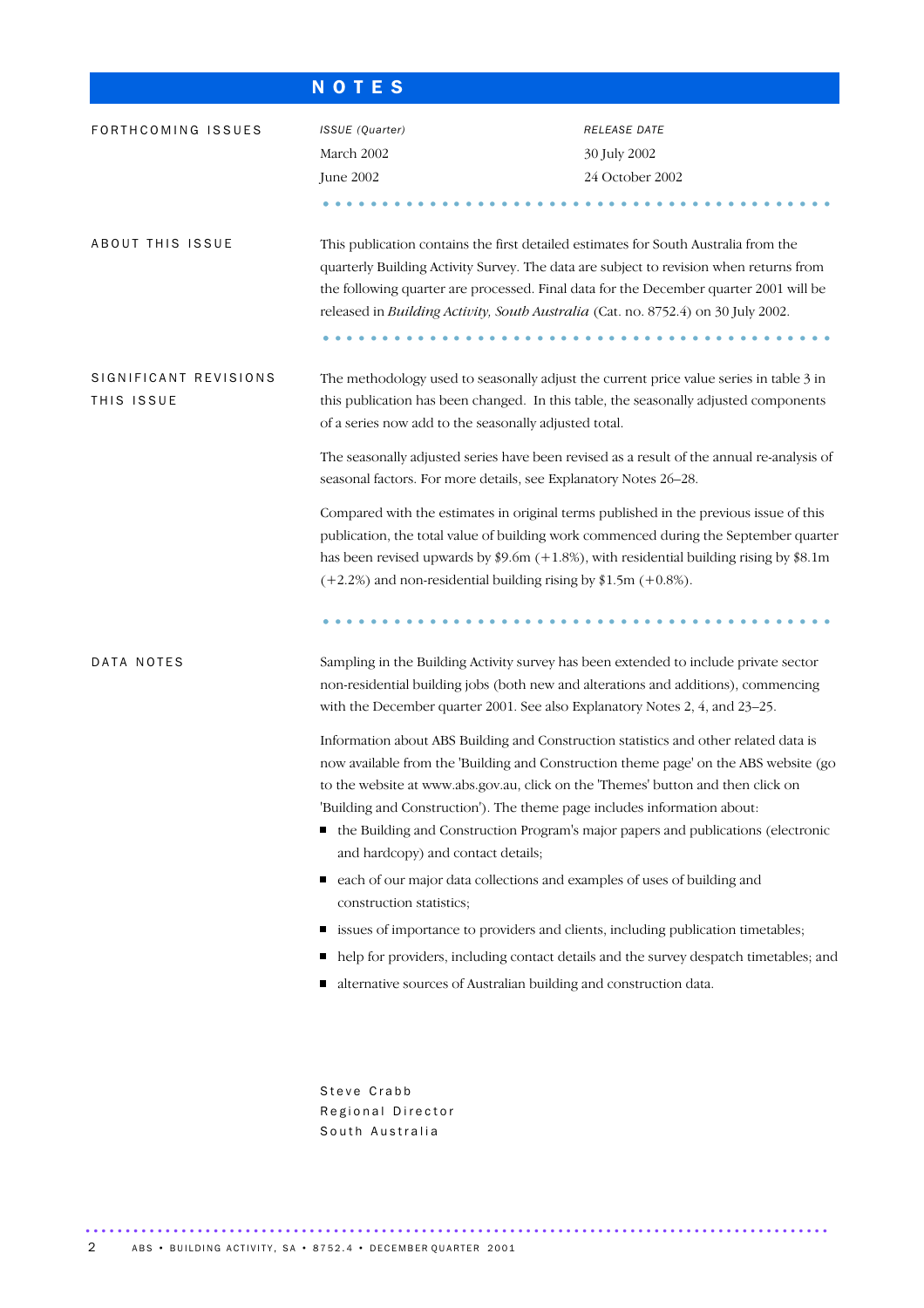## LIST OF TABLES ..............................................................

## Page

| CHAIN VOLUME ESTIMATES          |                |  |
|---------------------------------|----------------|--|
|                                 | 1              |  |
|                                 | 2              |  |
| SEASONALLY ADJUSTED             |                |  |
|                                 | 3              |  |
|                                 | $\overline{4}$ |  |
| PRIVATE AND PUBLIC SECTOR       |                |  |
|                                 | 5              |  |
|                                 | 6              |  |
|                                 | 7              |  |
|                                 | 8              |  |
|                                 | 9              |  |
|                                 | 10             |  |
|                                 | 11             |  |
|                                 | 12             |  |
|                                 | 13             |  |
|                                 | 14             |  |
| <b>RELATIVE STANDARD ERRORS</b> |                |  |
|                                 | 15             |  |
|                                 | 16             |  |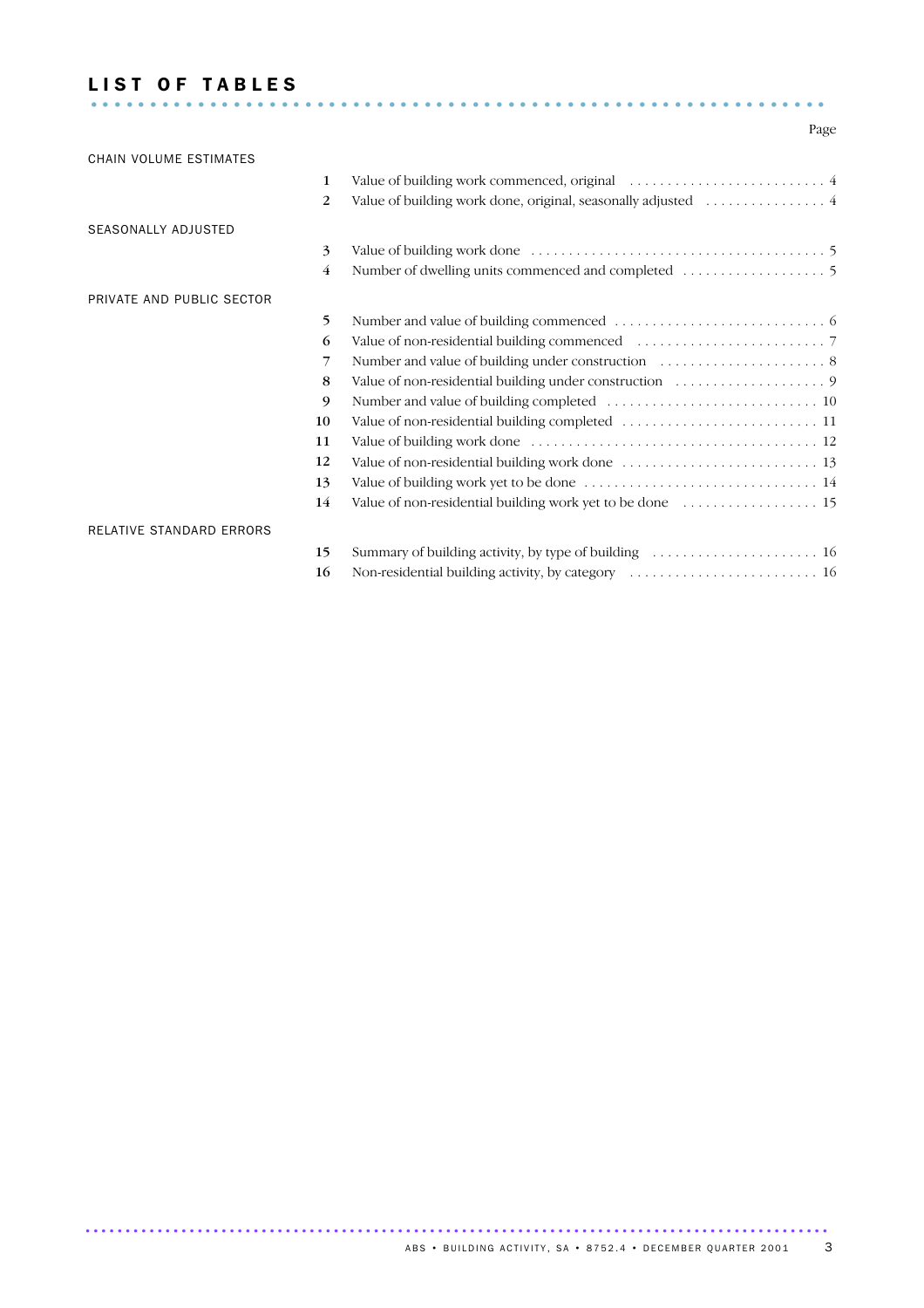|               |        | New residential building      |         | Alterations and                          | Non-residential building |       |                   |
|---------------|--------|-------------------------------|---------|------------------------------------------|--------------------------|-------|-------------------|
| Period        | Houses | Other residential<br>building | Total   | additions to<br>residential<br>buildings | Private<br>sector        | Total | Total<br>building |
| 1998-1999     | 672.5  | 154.6                         | 827.1   | 151.0                                    | 413.4                    | 644.5 | 1,627.7           |
| 1999-2000     | 855.5  | 189.4                         | 1,044.9 | 198.8                                    | 351.3                    | 576.8 | 1,820.4           |
| 2000-2001     | 544.4  | 144.8                         | 689.1   | 142.0                                    | 382.1                    | 712.0 | 1,543.2           |
| 2000 Sep. qtr | 138.5  | 64.5                          | 202.9   | 22.6                                     | 103.5                    | 164.2 | 389.8             |
| Dec. qtr      | 132.2  | 16.4                          | 148.6   | 39.3                                     | 120.6                    | 148.7 | 336.7             |
| 2001 Mar. qtr | 123.7  | 42.1                          | 165.8   | 38.4                                     | 69.1                     | 108.4 | 312.5             |
| Jun qtr       | 150.0  | 21.8                          | 171.8   | 41.7                                     | 88.9                     | 290.7 | 504.2             |
| Sep. qtr      | 191.8  | 91.1                          | 282.9   | 39.0                                     | 139.6                    | 181.5 | 503.5             |
| Dec. qtr      | 230.1  | 33.9                          | 264.0   | 45.1                                     | 129.2                    | 159.1 | 468.1             |

#### **TABLE 1. VALUE OF BUILDING WORK COMMENCED, CHAIN VOLUME MEASURES(a) (\$ million)**

(a) Reference year for chain volume measures is 1999-2000. See paragraphs 29 and 30 of the Explanatory Notes.

#### **TABLE 2. VALUE OF BUILDING WORK DONE, CHAIN VOLUME MEASURES(a) (\$ million)**

|        |          | $(\varphi$ municipal                          |                 |                                                                |         |                          |
|--------|----------|-----------------------------------------------|-----------------|----------------------------------------------------------------|---------|--------------------------|
|        |          |                                               | Alterations and |                                                                |         | Total<br>building        |
|        |          |                                               |                 |                                                                |         |                          |
| Houses | building | Total                                         | buildings       | sector                                                         | Total   |                          |
|        |          |                                               |                 |                                                                |         |                          |
| 658.1  | 130.1    | 787.9                                         | 158.1           | 426.9                                                          | 585.1   | 1,533.8                  |
| 812.1  | 187.8    | 1,000.0                                       | 195.5           | 409.9                                                          | 629.4   | 1,824.8                  |
| 601.9  | 138.0    | 739.9                                         | 141.8           | 384.3                                                          | 606.9   | 1,488.8                  |
| 155.6  | 45.9     | 201.5                                         | 26.9            | 82.3                                                           | 135.3   | 363.8                    |
| 159.4  | 32.7     | 192.1                                         | 37.1            | 113.6                                                          | 171.7   | 400.8                    |
| 144.2  | 27.7     | 171.9                                         | 35.8            | 94.5                                                           | 141.6   | 349.4                    |
| 142.7  | 31.7     | 174.4                                         | 42.0            | 93.9                                                           | 158.3   | 374.8                    |
| 162.0  | 38.1     | 200.1                                         | 42.2            | 108.2                                                          | 163.9   | 406.2                    |
| 191.8  | 36.8     | 228.6                                         | 41.2            | 124.9                                                          | 186.8   | 456.7                    |
|        |          |                                               |                 |                                                                |         |                          |
| 153.3  | 42.6     | 196.0                                         | 25.7            | 75.3                                                           | 133.9   | 355.6                    |
| 153.8  | 31.1     | 184.9                                         | 34.1            | 104.6                                                          | 160.2   | 379.2                    |
| 149.3  | 30.7     | 180.0                                         | 38.6            | 106.2                                                          | 155.2   | 373.8                    |
| 145.5  | 33.6     | 179.1                                         | 43.5            | 98.2                                                           | 157.5   | 380.1                    |
| 159.2  | 34.7     | 193.8                                         | 40.3            | 99.2                                                           | 162.3   | 396.4                    |
| 184.7  | 34.7     | 219.4                                         | 38.0            | 115.8                                                          | 174.1   | 431.5                    |
|        |          | New residential building<br>Other residential |                 | additions to<br>residential<br>ORIGINAL<br>SEASONALLY ADJUSTED | Private | Non-residential building |

.............................................................................................

(a) Reference year for chain volume measures is 1999-2000. See paragraphs 29 to 31 of the Explanatory Notes.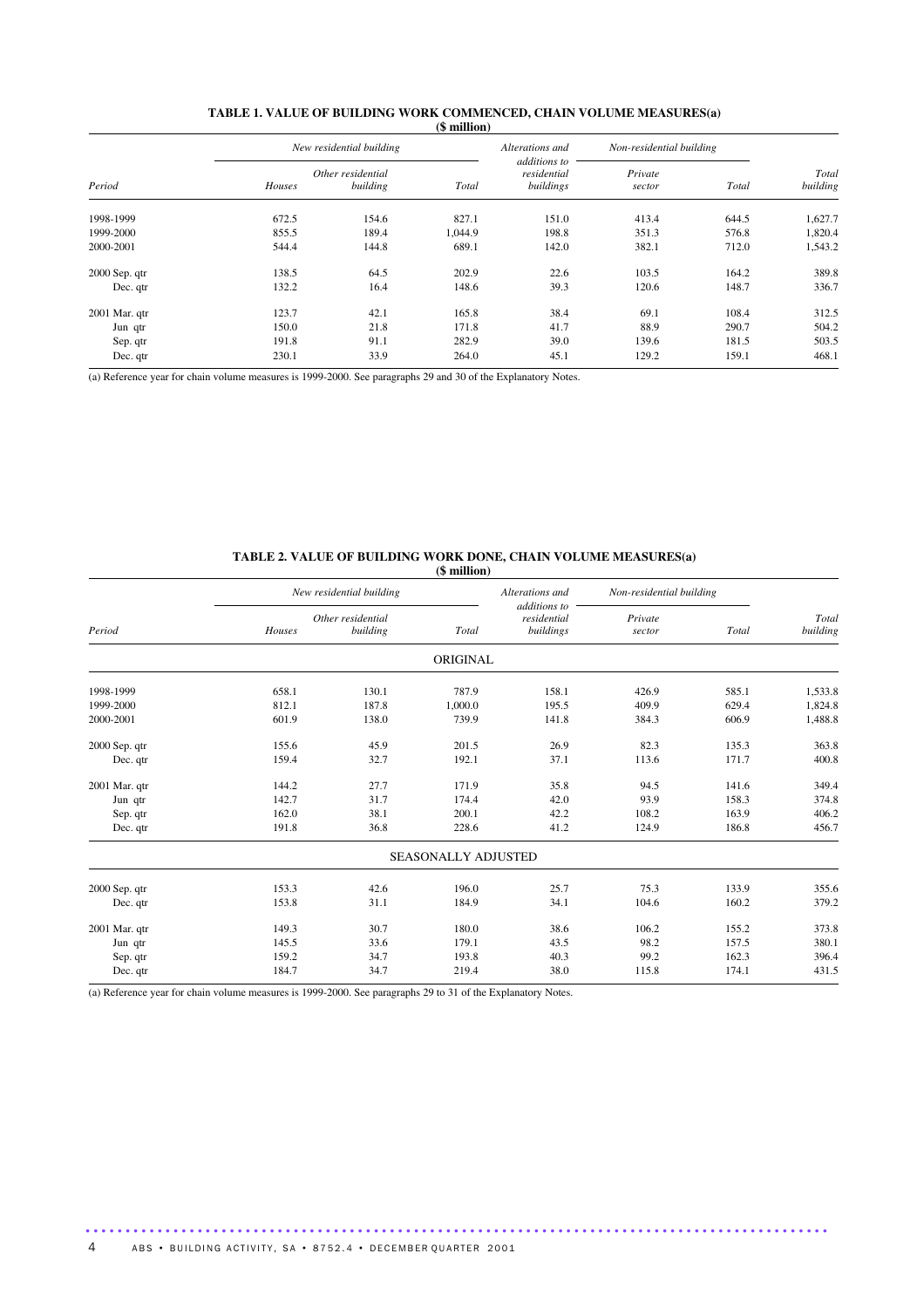| <b>TABLE 3. VALUE OF BUILDING WORK DONE(a):SEASONALLY ADJUSTED SERIES</b> |
|---------------------------------------------------------------------------|
| (\$ million)                                                              |

| Period          |        | New residential building      |       | Alterations and                          | Non-residential building |       |                   |
|-----------------|--------|-------------------------------|-------|------------------------------------------|--------------------------|-------|-------------------|
|                 | Houses | Other residential<br>building | Total | additions to<br>residential<br>buildings | Private<br>sector        | Total | Total<br>building |
| $2000$ Sep. qtr | 175.8  | 48.7                          | 224.5 | 29.6                                     | 77.3                     | 136.9 | 391.0             |
| Dec. qtr        | 174.5  | 35.4                          | 209.9 | 39.0                                     | 108.0                    | 164.3 | 413.2             |
| $2001$ Mar. qtr | 169.6  | 34.9                          | 204.4 | 44.2                                     | 110.0                    | 159.6 | 408.2             |
| Jun qtr         | 166.8  | 38.3                          | 205.1 | 50.3                                     | 102.4                    | 163.0 | 418.4             |
| Sep. qtr        | 184.4  | 40.4                          | 224.8 | 46.9                                     | 103.5                    | 169.3 | 441.0             |
| Dec. qtr        | 217.0  | 40.7                          | 257.6 | 44.8                                     | 122.0                    | 183.3 | 485.8             |

(a) From the September quarter 2000, data is inclusive of non-deductible GST payable on residential buildings. See paragraphs 9 and 10 of the Explanatory Notes.

## **TABLE 4. NUMBER OF DWELLING UNITS COMMENCED AND COMPLETED: SEASONALLY ADJUSTED SERIES**

| Period        |                   | New houses    |           |               | Total dwelling units (includes conversions etc) |               |           |               |  |  |  |
|---------------|-------------------|---------------|-----------|---------------|-------------------------------------------------|---------------|-----------|---------------|--|--|--|
|               | Private<br>sector |               | Total     |               | Private<br>sector                               |               | Total     |               |  |  |  |
|               | Commenced         | Completed (a) | Commenced | Completed (a) | Commenced                                       | Completed (a) | Commenced | Completed (a) |  |  |  |
| 2000 Sep. qtr | 1,347             | n.a.          | 1.402     | n.a.          | 1,700                                           | n.a.          | 1,726     | n.a.          |  |  |  |
| Dec. qtr      | 1,292             | n.a.          | 1,286     | n.a.          | 1,449                                           | n.a.          | 1,478     | n.a.          |  |  |  |
| 2001 Mar. qtr | 1,243             | n.a.          | 1,265     | n.a.          | 1,594                                           | n.a.          | 1,630     | n.a.          |  |  |  |
| Jun qtr       | 1,415             | n.a.          | 1,434     | n.a.          | 1,709                                           | n.a.          | 1,726     | n.a.          |  |  |  |
| Sep. qtr      | 1,790             | n.a.          | 1,834     | n.a.          | 2,253                                           | n.a.          | 2,273     | n.a.          |  |  |  |
| Dec. qtr      | 2,122             | n.a.          | 2,157     | n.a.          | 2,453                                           | n.a.          | 2,555     | n.a.          |  |  |  |

 $\overline{a}$ ) Seasonally adjusted estimates for the number of dwelling units completed are suspended following strong evidence of a recent and sudden change to the seasonal pattern. Seasonally adjusted estimates will be reinstated as soon as the new seasonal pattern can be identified.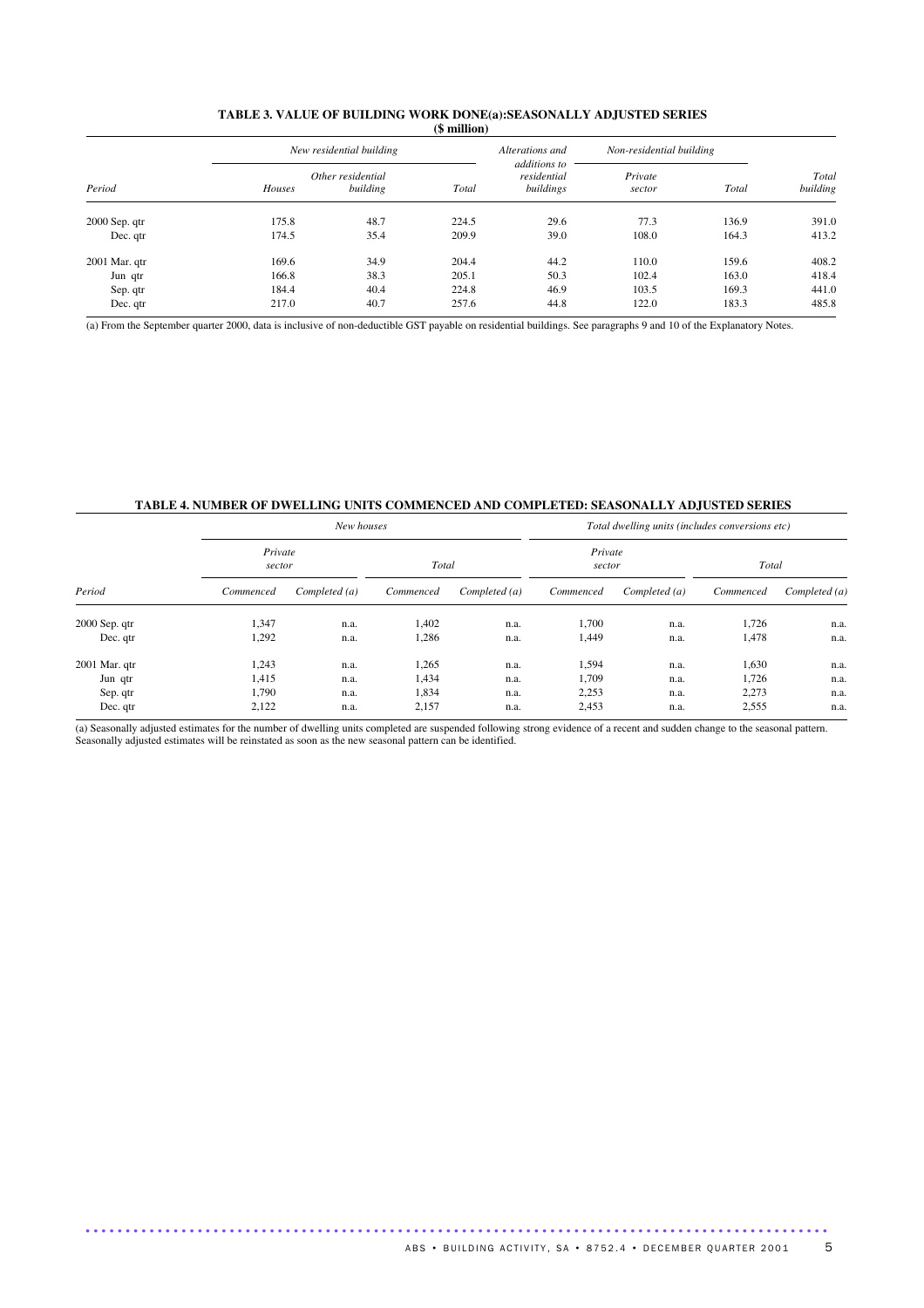|               | Number of dwelling units<br>Value (\$m) |                                         |                             |                            |                      |                                         |                                |                                                                          |                                  |                                           |                   |
|---------------|-----------------------------------------|-----------------------------------------|-----------------------------|----------------------------|----------------------|-----------------------------------------|--------------------------------|--------------------------------------------------------------------------|----------------------------------|-------------------------------------------|-------------------|
| Period        | New<br>houses                           | New<br>other<br>residential<br>building | Con-<br>versions<br>etc.    | Total<br>dwelling<br>units | New<br>houses        | New<br>other<br>residential<br>building | New<br>residential<br>building | <b>Alterations</b><br>and<br>additions<br>to<br>residential<br>buildings | Total<br>residential<br>building | Total<br>non-resi-<br>dential<br>building | Total<br>building |
|               |                                         |                                         |                             |                            | PRIVATE SECTOR       |                                         |                                |                                                                          |                                  |                                           |                   |
| 1998-1999     | 6,091                                   | 1,039                                   | 55                          | 7,186                      | 612.7                | 140.6                                   | 753.3                          | 137.4                                                                    | 890.7                            | 400.7                                     | 1,291.3           |
| 1999-2000     | 7,730                                   | 1,381                                   | 156                         | 9,267                      | 844.7                | 188.3                                   | 1,033.0                        | 193.2                                                                    | 1,226.2                          | 351.2                                     | 1,577.4           |
| 2000-2001     | 5,304                                   | 1,097                                   | 42                          | 6,442                      | 612.4                | 156.0                                   | 768.3                          | 154.6                                                                    | 922.9                            | 390.5                                     | 1,313.4           |
| 2000 Sep. qtr | 1,380                                   | 378                                     | 19                          | 1,777                      | 155.2                | 70.3                                    | 225.5                          | 24.5                                                                     | 250.0                            | 104.8                                     | 354.8             |
| Dec. qtr      | 1,345                                   | 152                                     | $\mathbf{1}$                | 1,498                      | 149.5                | 16.8                                    | 166.3                          | 42.1                                                                     | 208.4                            | 122.8                                     | 331.2             |
| 2001 Mar. qtr | 1,157                                   | 389                                     | 17                          | 1,562                      | 138.4                | 44.9                                    | 183.3                          | 41.8                                                                     | 225.2                            | 70.9                                      | 296.1             |
| Jun qtr       | 1,422                                   | 178                                     | 5                           | 1,605                      | 169.3                | 23.9                                    | 193.2                          | 46.2                                                                     | 239.4                            | 91.9                                      | 331.4             |
| Sep. qtr      | 1,835                                   | 522                                     | $\,$ 8 $\,$                 | 2,365                      | 219.8                | 100.7                                   | 320.5                          | 42.9                                                                     | 363.5                            | 145.3                                     | 508.7             |
| Dec. qtr      | 2,206                                   | 294                                     | 30                          | 2,529                      | 264.9                | 36.7                                    | 301.6                          | 52.4                                                                     | 354.0                            | 135.4                                     | 489.4             |
|               |                                         |                                         |                             |                            | <b>PUBLIC SECTOR</b> |                                         |                                |                                                                          |                                  |                                           |                   |
| 1998-1999     | 205                                     | 23                                      | $\sqrt{2}$                  | 230                        | 16.3                 | 1.7                                     | 18.0                           | 2.3                                                                      | 20.3                             | 223.7                                     | 244.0             |
| 1999-2000     | 127                                     | 17                                      | $\overline{\phantom{0}}$    | 144                        | 10.7                 | 1.2                                     | 11.8                           | 5.6                                                                      | 17.5                             | 225.6                                     | 243.1             |
| 2000-2001     | 87                                      | 23                                      | $\overline{4}$              | 114                        | 8.4                  | 2.5                                     | 10.9                           | 6.7                                                                      | 17.6                             | 339.1                                     | 356.7             |
| 2000 Sep. qtr | 39                                      | $\overline{\phantom{0}}$                | $\ensuremath{\mathfrak{Z}}$ | 42                         | 3.4                  | $\overline{\phantom{0}}$                | 3.4                            | 1.1                                                                      | 4.5                              | 61.5                                      | 66.0              |
| Dec. qtr      | 5                                       | $\,8\,$                                 | $\mathbf{1}$                | 14                         | 0.4                  | 1.1                                     | 1.5                            | 2.2                                                                      | 3.7                              | 28.6                                      | 32.3              |
| 2001 Mar. qtr | $22\,$                                  | 13                                      |                             | 35                         | 1.9                  | 1.2                                     | 3.1                            | 1.8                                                                      | 4.9                              | 40.3                                      | 45.2              |
| Jun qtr       | 21                                      | $\sqrt{2}$                              |                             | 23                         | 2.6                  | 0.2                                     | 2.8                            | 1.7                                                                      | 4.5                              | 208.8                                     | 213.2             |
| Sep. qtr      | 22                                      | 13                                      |                             | 35                         | 2.2                  | 1.3                                     | 3.5                            | 2.2                                                                      | 5.7                              | 43.5                                      | 49.2              |
| Dec. qtr      | 56                                      | 14                                      |                             | 70                         | 5.2                  | 1.5                                     | 6.6                            | 0.6                                                                      | 7.3                              | 31.2                                      | 38.5              |
|               |                                         |                                         |                             |                            | <b>TOTAL</b>         |                                         |                                |                                                                          |                                  |                                           |                   |
| 1998-1999     | 6,296                                   | 1,062                                   | 57                          | 7,416                      | 629.0                | 142.3                                   | 771.3                          | 139.7                                                                    | 911.0                            | 624.3                                     | 1,535.3           |
| 1999-2000     | 7,857                                   | 1,398                                   | 156                         | 9,411                      | 855.4                | 189.4                                   | 1,044.8                        | 198.8                                                                    | 1,243.6                          | 576.8                                     | 1,820.5           |
| 2000-2001     | 5,391                                   | 1,120                                   | 46                          | 6,556                      | 620.8                | 158.4                                   | 779.2                          | 161.3                                                                    | 940.5                            | 729.6                                     | 1,670.1           |
| 2000 Sep. qtr | 1,419                                   | 378                                     | 22                          | 1,819                      | 158.7                | 70.3                                    | 228.9                          | 25.6                                                                     | 254.5                            | 166.3                                     | 420.8             |
| Dec. qtr      | 1,350                                   | 160                                     | $\overline{c}$              | 1,512                      | 149.9                | 17.9                                    | 167.8                          | 44.3                                                                     | 212.1                            | 151.4                                     | 363.5             |
| 2001 Mar. qtr | 1,179                                   | 402                                     | 17                          | 1,597                      | 140.4                | 46.1                                    | 186.5                          | 43.6                                                                     | 230.0                            | 111.2                                     | 341.2             |
| Jun qtr       | 1,443                                   | 180                                     | 5                           | 1,628                      | 171.9                | 24.1                                    | 196.0                          | 47.9                                                                     | 243.9                            | 300.7                                     | 544.6             |
| Sep. qtr      | 1,857                                   | 535                                     | $\,$ 8 $\,$                 | 2,400                      | 222.0                | 102.0                                   | 324.0                          | 45.1                                                                     | 369.2                            | 188.7                                     | 557.9             |
| Dec. qtr      | 2,262                                   | 308                                     | 30                          | 2,600                      | 270.0                | 38.2                                    | 308.3                          | 53.0                                                                     | 361.3                            | 166.5                                     | 527.8             |

## **TABLE 5. NUMBER AND VALUE OF BUILDING COMMENCED(a): ORIGINAL**

(a) Data is inclusive of non-deductible GST payable on residential buildings. See paragraphs 9 and 10 of the Explanatory Notes.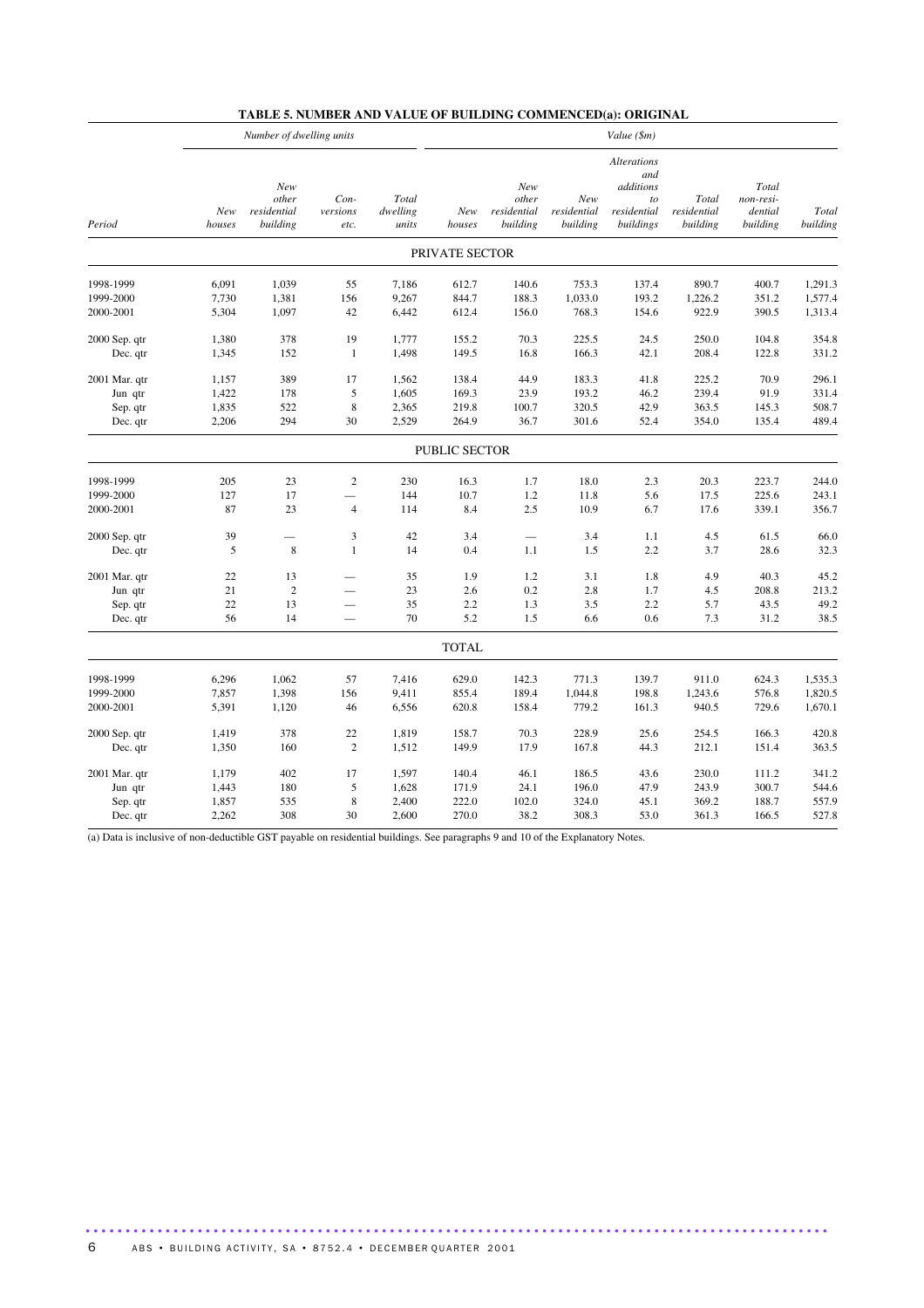#### **TABLE 6. VALUE OF NON-RESIDENTIAL BUILDING COMMENCED: ORIGINAL (\$ million)**

| Period        | Hotels<br>etc. | <b>Shops</b> | Factories                | <i><b>Offices</b></i> | Other<br>business | premises Educational | Religious                |       | Entertain-<br>ment and<br>Health recreational | Miscel-<br>laneous | Total<br>non-resi-<br>dential<br>building |
|---------------|----------------|--------------|--------------------------|-----------------------|-------------------|----------------------|--------------------------|-------|-----------------------------------------------|--------------------|-------------------------------------------|
|               |                |              |                          |                       | PRIVATE SECTOR    |                      |                          |       |                                               |                    |                                           |
| 1998-1999     | 24.3           | 127.0        | 43.0                     | 46.8                  | 69.5              | 25.9                 | 2.1                      | 23.4  | 30.6                                          | 7.8                | 400.7                                     |
| 1999-2000     | 19.7           | 70.4         | 24.7                     | 59.4                  | 83.9              | 36.9                 | 13.4                     | 17.0  | 16.2                                          | 9.6                | 351.2                                     |
| 2000-2001     | 24.9           | 92.0         | 37.6                     | 68.7                  | 49.6              | 39.3                 | 5.3                      | 42.7  | 21.4                                          | 9.0                | 390.5                                     |
| 2000 Sep. qtr | 0.9            | 35.7         | 10.1                     | 13.0                  | 12.3              | 9.1                  | 1.7                      | 8.9   | 10.5                                          | 2.6                | 104.8                                     |
| Dec. qtr      | 20.1           | 22.8         | 10.2                     | 24.0                  | 14.8              | 12.8                 | 2.4                      | 9.7   | 2.5                                           | 3.6                | 122.8                                     |
| 2001 Mar. qtr | 1.2            | 15.0         | 6.6                      | 13.8                  | 7.7               | 8.3                  | 1.1                      | 8.8   | 7.1                                           | 1.3                | 70.9                                      |
| Jun qtr       | 2.8            | 18.4         | 10.6                     | 17.9                  | 14.8              | 9.2                  | 0.1                      | 15.3  | 1.3                                           | 1.5                | 91.9                                      |
| Sep. qtr      | 4.7            | 31.6         | 28.5                     | 6.6                   | 26.3              | 16.9                 | 0.6                      | 26.6  | 0.7                                           | 2.8                | 145.3                                     |
| Dec. qtr      | 31.6           | 18.7         | 8.3                      | 18.0                  | 21.5              | 9.8                  | $\overline{\phantom{0}}$ | 19.3  | 5.8                                           | 2.3                | 135.4                                     |
|               |                |              |                          |                       | PUBLIC SECTOR     |                      |                          |       |                                               |                    |                                           |
| 1998-1999     | 1.0            | 2.3          | 0.9                      | 14.2                  | 21.4              | 116.2                | $\overline{\phantom{0}}$ | 36.4  | 13.2                                          | 17.9               | 223.7                                     |
| 1999-2000     | 0.5            |              | 0.1                      | 30.6                  | 2.3               | 43.1                 | $\overline{\phantom{0}}$ | 31.5  | 104.6                                         | 13.0               | 225.6                                     |
| 2000-2001     | 0.8            | 3.4          | $\overline{\phantom{0}}$ | 17.0                  | 4.2               | 92.5                 | $\overline{\phantom{0}}$ | 160.3 | 8.7                                           | 52.1               | 339.1                                     |
| 2000 Sep. qtr | 0.4            |              |                          | 7.6                   | 1.0               | 30.5                 |                          | 2.2   | 5.9                                           | 13.9               | 61.5                                      |
| Dec. qtr      | 0.1            | 0.7          |                          | 3.7                   | 0.1               | 16.1                 | $\overline{\phantom{0}}$ | 7.0   | 0.4                                           | 0.4                | 28.6                                      |
| 2001 Mar. qtr |                | 0.5          | $\overline{\phantom{0}}$ | 2.7                   | 2.5               | 5.2                  | $\overline{\phantom{0}}$ | 2.4   | 0.9                                           | 26.1               | 40.3                                      |
| Jun qtr       | 0.2            | 2.2          |                          | 2.9                   | 0.7               | 40.7                 | $\overline{\phantom{0}}$ | 148.7 | 1.6                                           | 11.8               | 208.8                                     |
| Sep. qtr      |                |              | $\overline{\phantom{0}}$ | 7.2                   | 0.6               | 10.1                 | $\overline{\phantom{0}}$ | 4.2   | 20.2                                          | 1.2                | 43.5                                      |
| Dec. qtr      | 0.1            | 1.1          |                          | 7.8                   | 1.3               | 7.3                  | $\overline{\phantom{0}}$ | 6.9   | 3.4                                           | 3.3                | 31.2                                      |
|               |                |              |                          |                       | <b>TOTAL</b>      |                      |                          |       |                                               |                    |                                           |
| 1998-1999     | 25.3           | 129.4        | 43.9                     | 61.1                  | 91.0              | 142.2                | 2.1                      | 59.9  | 43.8                                          | 25.7               | 624.3                                     |
| 1999-2000     | 20.2           | 70.4         | 24.8                     | 90.0                  | 86.1              | 80.0                 | 13.4                     | 48.6  | 120.8                                         | 22.5               | 576.8                                     |
| 2000-2001     | 25.7           | 95.4         | 37.6                     | 85.8                  | 53.8              | 131.9                | 5.3                      | 203.0 | 30.1                                          | 61.1               | 729.6                                     |
| 2000 Sep. qtr | 1.3            | 35.7         | 10.1                     | 20.6                  | 13.3              | 39.6                 | 1.7                      | 11.1  | 16.4                                          | 16.5               | 166.3                                     |
| Dec. qtr      | 20.2           | 23.5         | 10.2                     | 27.7                  | 14.9              | 28.8                 | 2.4                      | 16.7  | 2.8                                           | 4.0                | 151.4                                     |
| 2001 Mar. qtr | 1.2            | 15.5         | 6.6                      | 16.5                  | 10.1              | 13.5                 | 1.1                      | 11.2  | 8.0                                           | 27.4               | 111.2                                     |
| Jun qtr       | 3.0            | 20.7         | 10.6                     | 20.8                  | 15.5              | 49.9                 | 0.1                      | 163.9 | 2.8                                           | 13.3               | 300.7                                     |
| Sep. qtr      | 4.7            | 31.6         | 28.5                     | 13.9                  | 26.8              | 27.0                 | 0.6                      | 30.8  | 20.9                                          | 3.9                | 188.7                                     |
| Dec. qtr      | 31.7           | 19.8         | 8.3                      | 25.9                  | 22.7              | 17.1                 |                          | 26.2  | 9.2                                           | 5.6                | 166.5                                     |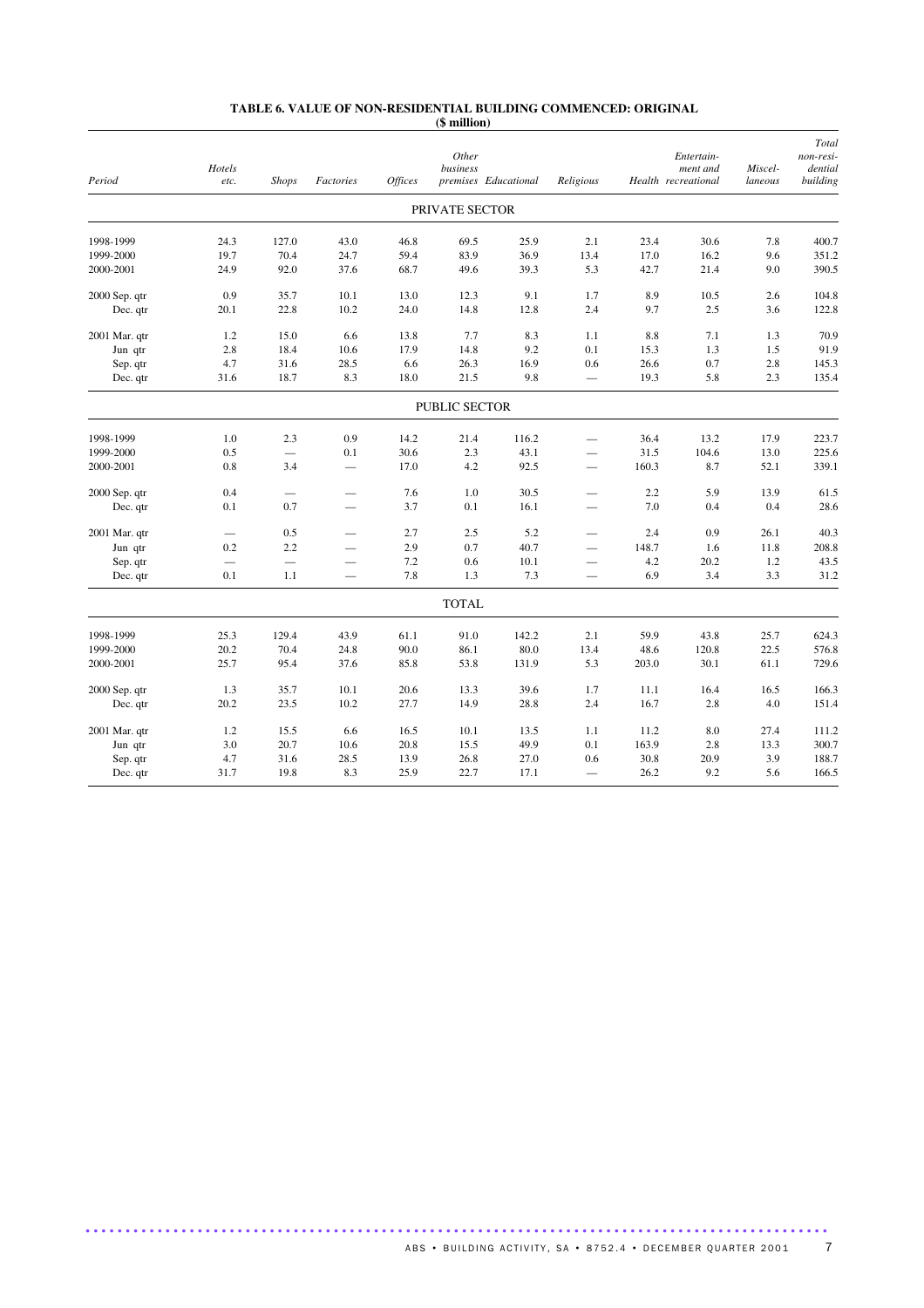|               |               | Number of dwelling units                |                            |                            | Value (\$m)    |                                         |                                |                                                                          |                                  |                                           |                   |
|---------------|---------------|-----------------------------------------|----------------------------|----------------------------|----------------|-----------------------------------------|--------------------------------|--------------------------------------------------------------------------|----------------------------------|-------------------------------------------|-------------------|
| Period        | New<br>houses | New<br>other<br>residential<br>building | $Con-$<br>versions<br>etc. | Total<br>dwelling<br>units | New<br>houses  | New<br>other<br>residential<br>building | New<br>residential<br>building | <b>Alterations</b><br>and<br>additions<br>to<br>residential<br>buildings | Total<br>residential<br>building | Total<br>non-resi-<br>dential<br>building | Total<br>building |
|               |               |                                         |                            |                            | PRIVATE SECTOR |                                         |                                |                                                                          |                                  |                                           |                   |
| 1998-1999     | 2,320         | 554                                     | 5                          | 2,879                      | 263.5          | 95.3                                    | 358.8                          | 55.8                                                                     | 414.5                            | 230.3                                     | 644.8             |
| 1999-2000     | 3,269         | 907                                     | 91                         | 4,267                      | 406.9          | 140.1                                   | 547.1                          | 66.1                                                                     | 613.2                            | 219.0                                     | 832.1             |
| 2000-2001     | 2,079         | 796                                     | 18                         | 2,893                      | 272.0          | 122.4                                   | 394.5                          | 78.0                                                                     | 472.5                            | 187.7                                     | 660.1             |
| 2000 Sep. qtr | 3,089         | 1,080                                   | 96                         | 4,265                      | 388.6          | 193.1                                   | 581.7                          | 61.6                                                                     | 643.3                            | 196.7                                     | 840.0             |
| Dec. qtr      | 2,579         | 746                                     | 75                         | 3,400                      | 318.9          | 121.0                                   | 439.9                          | 70.3                                                                     | 510.2                            | 241.1                                     | 751.3             |
| 2001 Mar. qtr | 2,265         | 828                                     | 91                         | 3,184                      | 288.2          | 122.7                                   | 410.9                          | 81.5                                                                     | 492.4                            | 234.2                                     | 726.6             |
| Jun qtr       | 2,079         | 796                                     | 18                         | 2,893                      | 272.0          | 122.4                                   | 394.5                          | 78.0                                                                     | 472.5                            | 187.7                                     | 660.1             |
| Sep. qtr      | 2,603         | 1,149                                   | 21                         | 3,773                      | 344.3          | 200.7                                   | 545.0                          | 70.1                                                                     | 615.0                            | 263.6                                     | 878.7             |
| Dec. qtr      | 3,210         | 1,200                                   | 34                         | 4,444                      | 416.4          | 211.7                                   | 628.1                          | 87.4                                                                     | 715.5                            | 264.7                                     | 980.2             |
|               |               |                                         |                            |                            | PUBLIC SECTOR  |                                         |                                |                                                                          |                                  |                                           |                   |
| 1998-1999     | 102           | 13                                      | $\overline{\phantom{0}}$   | 115                        | 8.5            | 1.1                                     | 9.6                            | 0.5                                                                      | 10.1                             | 174.1                                     | 184.1             |
| 1999-2000     | 42            | $\tau$                                  |                            | 49                         | 2.9            | 0.5                                     | 3.3                            | 3.2                                                                      | 6.5                              | 234.6                                     | 241.1             |
| 2000-2001     | 70            | 17                                      | $\overline{\phantom{0}}$   | 87                         | 7.0            | 1.7                                     | 8.6                            | 2.4                                                                      | 11.1                             | 445.7                                     | 456.8             |
| 2000 Sep. qtr | 76            | $\mathfrak{Z}$                          | $\mathfrak{Z}$             | 82                         | 5.7            | 0.2                                     | 5.9                            | 3.2                                                                      | 9.2                              | 243.2                                     | 252.4             |
| Dec. qtr      | 49            | $\overline{4}$                          | 3                          | 56                         | 3.3            | 0.3                                     | 3.6                            | 3.8                                                                      | 7.4                              | 254.4                                     | 261.8             |
| 2001 Mar. qtr | 51            | 15                                      | 3                          | 69                         | 4.0            | 1.4                                     | 5.4                            | 2.6                                                                      | 7.9                              | 254.5                                     | 262.4             |
| Jun qtr       | 70            | 17                                      | $\overline{\phantom{0}}$   | 87                         | 7.0            | 1.7                                     | 8.6                            | 2.4                                                                      | 11.1                             | 445.7                                     | 456.8             |
| Sep. qtr      | 55            | 17                                      |                            | 72                         | 5.3            | 1.7                                     | 7.0                            | 1.5                                                                      | 8.5                              | 424.4                                     | 432.9             |
| Dec. qtr      | 82            | 24                                      | $\overline{\phantom{0}}$   | 106                        | 7.2            | 2.4                                     | 9.7                            | 0.6                                                                      | 10.3                             | 328.8                                     | 339.1             |
|               |               |                                         |                            |                            | <b>TOTAL</b>   |                                         |                                |                                                                          |                                  |                                           |                   |
| 1998-1999     | 2,422         | 567                                     | 5                          | 2,994                      | 271.9          | 96.4                                    | 368.4                          | 56.2                                                                     | 424.6                            | 404.3                                     | 828.9             |
| 1999-2000     | 3,311         | 914                                     | 91                         | 4,316                      | 409.8          | 140.6                                   | 550.4                          | 69.3                                                                     | 619.7                            | 453.5                                     | 1,073.2           |
| 2000-2001     | 2,149         | 813                                     | 18                         | 2,980                      | 279.0          | 124.1                                   | 403.1                          | 80.4                                                                     | 483.5                            | 633.4                                     | 1,116.9           |
| 2000 Sep. qtr | 3,165         | 1,083                                   | 99                         | 4,347                      | 394.3          | 193.3                                   | 587.6                          | 64.8                                                                     | 652.5                            | 439.9                                     | 1,092.4           |
| Dec. qtr      | 2,628         | 750                                     | 78                         | 3,456                      | 322.1          | 121.3                                   | 443.5                          | 74.1                                                                     | 517.6                            | 495.5                                     | 1,013.1           |
| 2001 Mar. qtr | 2,316         | 843                                     | 94                         | 3,253                      | 292.2          | 124.1                                   | 416.3                          | 84.0                                                                     | 500.3                            | 488.7                                     | 989.0             |
| Jun qtr       | 2,149         | 813                                     | 18                         | 2,980                      | 279.0          | 124.1                                   | 403.1                          | 80.4                                                                     | 483.5                            | 633.4                                     | 1,116.9           |
| Sep. qtr      | 2,658         | 1,166                                   | 21                         | 3,845                      | 349.6          | 202.4                                   | 551.9                          | 71.6                                                                     | 623.5                            | 688.0                                     | 1,311.6           |
| Dec. qtr      | 3,292         | 1,224                                   | 34                         | 4,550                      | 423.6          | 214.2                                   | 637.8                          | 88.0                                                                     | 725.8                            | 593.5                                     | 1,319.3           |

## **TABLE 7. NUMBER AND VALUE OF BUILDING UNDER CONSTRUCTION AT END OF PERIOD(a): ORIGINAL**

(a) Data is inclusive of non-deductible GST payable on residential buildings. See paragraphs 9 and 10 of the Explanatory Notes.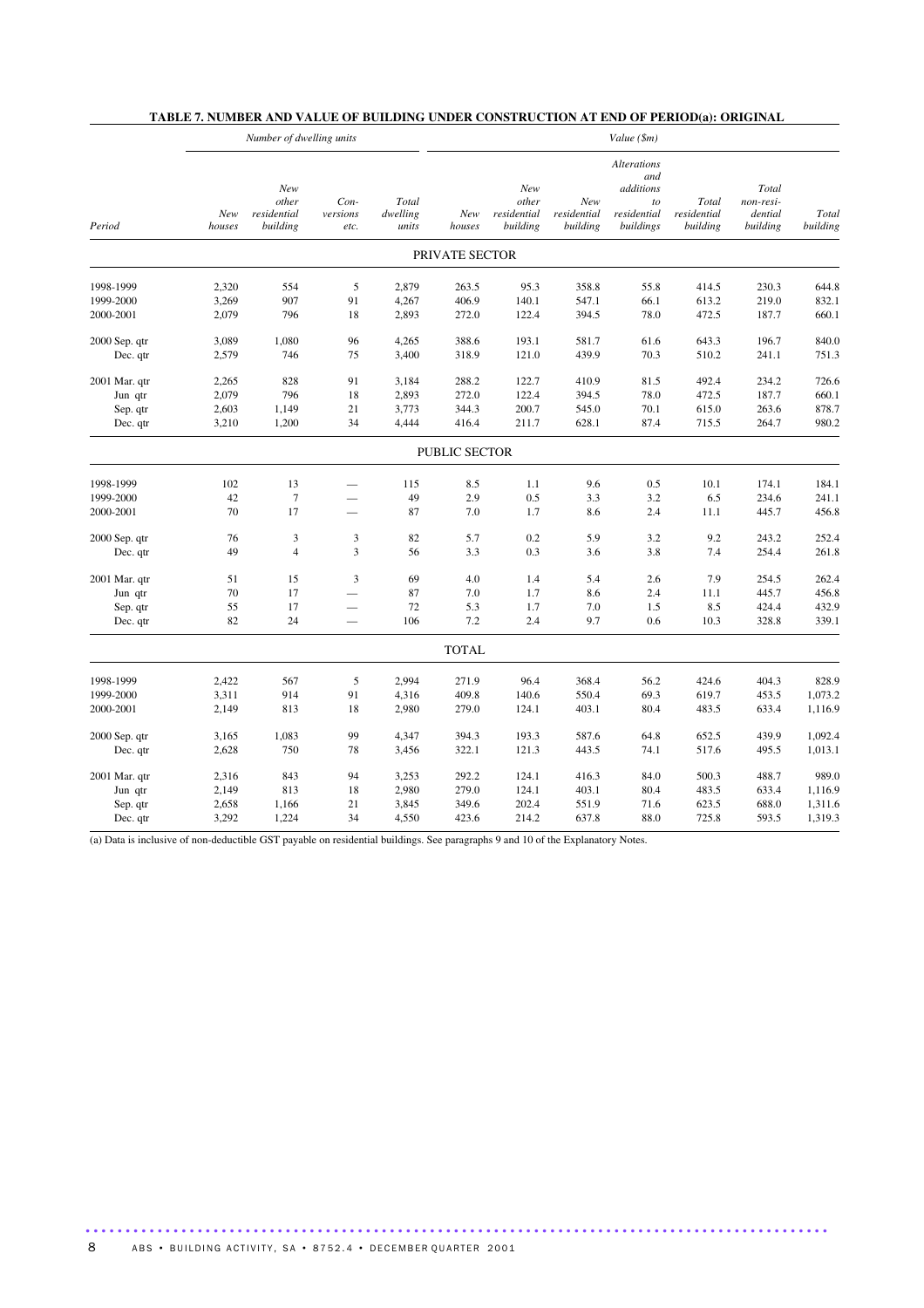| Period        | Hotels<br>etc.           | <b>Shops</b>                    | Factories                | <b>Offices</b> | Other<br>business    | premises Educational | Religious                |       | Entertain-<br>ment and<br>Health recreational | Miscel-<br>laneous | Total<br>non-resi-<br>dential<br>building |
|---------------|--------------------------|---------------------------------|--------------------------|----------------|----------------------|----------------------|--------------------------|-------|-----------------------------------------------|--------------------|-------------------------------------------|
|               |                          |                                 |                          |                | PRIVATE SECTOR       |                      |                          |       |                                               |                    |                                           |
| 1998-1999     | 23.1                     | 86.6                            | 11.9                     | 14.5           | 28.7                 | 10.5                 | 1.7                      | 17.9  | 30.9                                          | 4.4                | 230.3                                     |
| 1999-2000     | 11.8                     | 86.0                            | 8.4                      | 33.0           | 26.6                 | 19.2                 | 6.1                      | 8.0   | 18.3                                          | 1.5                | 219.0                                     |
| 2000-2001     | 18.6                     | 41.9                            | 17.4                     | 19.8           | 18.5                 | 20.5                 | 2.1                      | 34.1  | 11.5                                          | 3.3                | 187.7                                     |
| 2000 Sep. qtr | 5.0                      | 48.5                            | 16.3                     | 42.8           | 29.2                 | 15.6                 | 3.3                      | 15.7  | 17.5                                          | 2.8                | 196.7                                     |
| Dec. qtr      | 20.6                     | 46.4                            | 23.0                     | 49.8           | 24.6                 | 24.9                 | 5.2                      | 22.3  | 18.9                                          | 5.5                | 241.1                                     |
| 2001 Mar. qtr | 21.6                     | 48.6                            | 18.0                     | 44.2           | 17.3                 | 25.1                 | 3.6                      | 28.7  | 21.6                                          | 5.4                | 234.2                                     |
| Jun qtr       | 18.6                     | 41.9                            | 17.4                     | 19.8           | 18.5                 | 20.5                 | 2.1                      | 34.1  | 11.5                                          | 3.3                | 187.7                                     |
| Sep. qtr      | 22.7                     | 52.4                            | 44.9                     | 11.1           | 28.5                 | 29.6                 | 1.9                      | 60.5  | 6.9                                           | 5.0                | 263.6                                     |
| Dec. qtr      | 50.4                     | 27.1                            | 36.2                     | 15.4           | 26.7                 | 23.2                 | 1.2                      | 69.9  | 10.1                                          | 4.6                | 264.7                                     |
|               |                          |                                 |                          |                | <b>PUBLIC SECTOR</b> |                      |                          |       |                                               |                    |                                           |
| 1998-1999     |                          |                                 | 0.3                      | 7.1            | 8.3                  | 104.7                |                          | 33.6  | 5.0                                           | 15.1               | 174.1                                     |
| 1999-2000     |                          |                                 | 0.1                      | 11.8           | 0.5                  | 71.0                 | ÷,                       | 34.4  | 106.2                                         | 10.5               | 234.6                                     |
| 2000-2001     | 0.2                      | 1.9                             | $\qquad \qquad -$        | 3.3            | 0.8                  | 84.0                 | $\overline{\phantom{0}}$ | 170.1 | 117.3                                         | 68.0               | 445.7                                     |
| 2000 Sep. qtr | 0.4                      | $\overbrace{\qquad \qquad }^{}$ | 0.1                      | 9.7            | 0.9                  | 71.3                 |                          | 33.4  | 104.4                                         | 23.0               | 243.2                                     |
| Dec. qtr      |                          | 0.7                             | 0.1                      | 7.7            | 0.7                  | 83.0                 |                          | 34.2  | 101.8                                         | 26.2               | 254.4                                     |
| 2001 Mar. qtr |                          | 0.4                             | $\overline{\phantom{0}}$ | 2.8            | 1.4                  | 56.1                 | $\overline{\phantom{0}}$ | 26.5  | 116.3                                         | 51.0               | 254.5                                     |
| Jun qtr       | 0.2                      | 1.9                             |                          | 3.3            | 0.8                  | 84.0                 |                          | 170.1 | 117.3                                         | 68.0               | 445.7                                     |
| Sep. qtr      | $\overline{\phantom{0}}$ | 0.8                             |                          | 7.5            | 0.4                  | 81.5                 | $\overline{\phantom{0}}$ | 142.1 | 129.1                                         | 63.0               | 424.4                                     |
| Dec. qtr      | 0.1                      | 1.6                             | $\overline{\phantom{0}}$ | 11.3           | 1.6                  | 75.3                 |                          | 148.9 | 22.7                                          | 67.4               | 328.8                                     |
|               |                          |                                 |                          |                | <b>TOTAL</b>         |                      |                          |       |                                               |                    |                                           |
| 1998-1999     | 23.1                     | 86.6                            | 12.2                     | 21.6           | 37.0                 | 115.2                | 1.7                      | 51.5  | 35.9                                          | 19.5               | 404.3                                     |
| 1999-2000     | 11.8                     | 86.0                            | 8.5                      | 44.9           | 27.2                 | 90.2                 | 6.1                      | 42.4  | 124.6                                         | 12.0               | 453.5                                     |
| 2000-2001     | 18.8                     | 43.8                            | 17.4                     | 23.2           | 19.4                 | 104.5                | 2.1                      | 204.2 | 128.8                                         | 71.2               | 633.4                                     |
| 2000 Sep. qtr | 5.5                      | 48.5                            | 16.4                     | 52.4           | 30.1                 | 86.8                 | 3.3                      | 49.1  | 122.0                                         | 25.8               | 439.9                                     |
| Dec. qtr      | 20.6                     | 47.1                            | 23.1                     | 57.4           | 25.4                 | 107.9                | 5.2                      | 56.4  | 120.7                                         | 31.8               | 495.5                                     |
| 2001 Mar. qtr | 21.6                     | 49.0                            | 18.0                     | 46.9           | 18.7                 | 81.2                 | 3.6                      | 55.2  | 137.9                                         | 56.5               | 488.7                                     |
| Jun qtr       | 18.8                     | 43.8                            | 17.4                     | 23.2           | 19.4                 | 104.5                | 2.1                      | 204.2 | 128.8                                         | 71.2               | 633.4                                     |
| Sep. qtr      | 22.7                     | 53.2                            | 44.9                     | 18.6           | 28.9                 | 111.1                | 1.9                      | 202.7 | 136.0                                         | 68.1               | 688.0                                     |
| Dec. qtr      | 50.5                     | 28.7                            | 36.2                     | 26.6           | 28.3                 | 98.5                 | 1.2                      | 218.8 | 32.8                                          | 72.0               | 593.5                                     |

#### **TABLE 8. VALUE OF NON-RESIDENTIAL BUILDING UNDER CONSTRUCTION AT END OF PERIOD: ORIGINAL (\$ million)**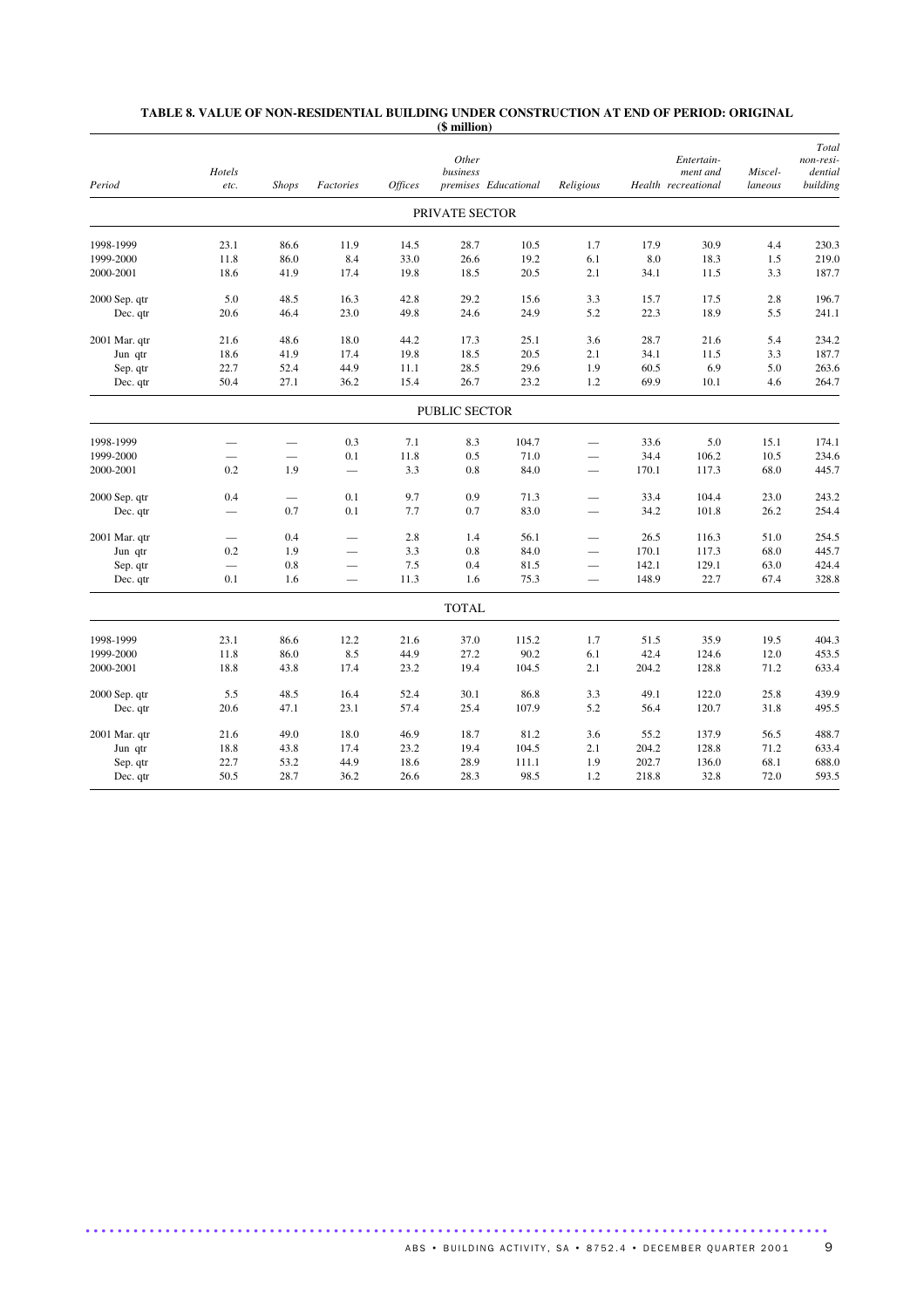|               | Number of dwelling units |                                         |                          |                            |                | Value (\$m)                             |                                |                                                                          |                                  |                                           |                   |  |
|---------------|--------------------------|-----------------------------------------|--------------------------|----------------------------|----------------|-----------------------------------------|--------------------------------|--------------------------------------------------------------------------|----------------------------------|-------------------------------------------|-------------------|--|
| Period        | New<br>houses            | New<br>other<br>residential<br>building | Con-<br>versions<br>etc. | Total<br>dwelling<br>units | New<br>houses  | New<br>other<br>residential<br>building | New<br>residential<br>building | <b>Alterations</b><br>and<br>additions<br>to<br>residential<br>buildings | Total<br>residential<br>building | Total<br>non-resi-<br>dential<br>building | Total<br>building |  |
|               |                          |                                         |                          |                            | PRIVATE SECTOR |                                         |                                |                                                                          |                                  |                                           |                   |  |
| 1998-1999     | 5,943                    | 872                                     | 125                      | 6,940                      | 600.6          | 99.4                                    | 700.0                          | 151.4                                                                    | 851.4                            | 505.3                                     | 1,356.8           |  |
| 1999-2000     | 6,768                    | 1,026                                   | 70                       | 7,864                      | 713.5          | 154.1                                   | 867.6                          | 188.9                                                                    | 1,056.5                          | 362.9                                     | 1,419.4           |  |
| 2000-2001     | 6,462                    | 1,193                                   | 115                      | 7,770                      | 758.7          | 184.0                                   | 942.8                          | 147.5                                                                    | 1,090.2                          | 436.3                                     | 1,526.5           |  |
| 2000 Sep. qtr | 1,542                    | 203                                     | 14                       | 1,759                      | 175.5          | 23.5                                    | 199.0                          | 30.3                                                                     | 229.3                            | 133.2                                     | 362.5             |  |
| Dec. qtr      | 1,844                    | 484                                     | $22\,$                   | 2,350                      | 222.2          | 91.5                                    | 313.7                          | 34.3                                                                     | 348.0                            | 82.8                                      | 430.7             |  |
| 2001 Mar. qtr | 1,470                    | 302                                     | $\mathbf{1}$             | 1,773                      | 173.0          | 43.5                                    | 216.4                          | 32.0                                                                     | 248.5                            | 82.4                                      | 330.9             |  |
| Jun qtr       | 1,606                    | 204                                     | 78                       | 1,888                      | 188.0          | 25.6                                    | 213.7                          | 50.8                                                                     | 264.5                            | 137.9                                     | 402.4             |  |
| Sep. qtr      | 1,293                    | 169                                     | $\sqrt{5}$               | 1,467                      | 149.9          | 23.2                                    | 173.1                          | 51.9                                                                     | 225.0                            | 75.5                                      | 300.5             |  |
| Dec. qtr      | 1,594                    | 210                                     | 17                       | 1,821                      | 191.8          | 25.9                                    | 217.8                          | 36.5                                                                     | 254.3                            | 128.4                                     | 382.6             |  |
|               |                          |                                         |                          |                            | PUBLIC SECTOR  |                                         |                                |                                                                          |                                  |                                           |                   |  |
| 1998-1999     | 195                      | 17                                      | $\sqrt{2}$               | 214                        | 14.2           | 1.0                                     | 15.3                           | 1.8                                                                      | 17.0                             | 134.0                                     | 151.0             |  |
| 1999-2000     | 187                      | 23                                      |                          | 210                        | 16.7           | 1.9                                     | 18.6                           | 3.0                                                                      | 21.6                             | 175.4                                     | 197.0             |  |
| 2000-2001     | 59                       | 13                                      | $\overline{4}$           | 76                         | 4.8            | 1.4                                     | 6.2                            | 6.9                                                                      | 13.1                             | 155.3                                     | 168.4             |  |
| 2000 Sep. qtr | 5                        | $\overline{4}$                          |                          | 9                          | 0.7            | 0.3                                     | 0.9                            | 1.1                                                                      | 2.1                              | 47.3                                      | 49.4              |  |
| Dec. qtr      | 32                       | $\tau$                                  | -1                       | 40                         | 2.6            | 1.0                                     | 3.6                            | 1.5                                                                      | 5.1                              | 25.0                                      | 30.1              |  |
| 2001 Mar. qtr | 20                       | $\sqrt{2}$                              |                          | $22\,$                     | 1.3            | 0.1                                     | 1.5                            | 2.8                                                                      | 4.3                              | 56.0                                      | 60.4              |  |
| Jun qtr       | $\sqrt{2}$               |                                         | $\mathfrak{Z}$           | $\sqrt{5}$                 | 0.2            | $\qquad \qquad -$                       | 0.2                            | 1.4                                                                      | 1.6                              | 27.0                                      | 28.6              |  |
| Sep. qtr      | 37                       | 13                                      |                          | 50                         | 3.3            | 1.2                                     | 4.5                            | 3.1                                                                      | 7.7                              | 45.5                                      | 53.2              |  |
| Dec. qtr      | 29                       | $\tau$                                  |                          | 36                         | 3.3            | 0.6                                     | 3.9                            | 1.6                                                                      | 5.5                              | 127.8                                     | 133.3             |  |
|               |                          |                                         |                          |                            | <b>TOTAL</b>   |                                         |                                |                                                                          |                                  |                                           |                   |  |
| 1998-1999     | 6,138                    | 889                                     | 127                      | 7,154                      | 614.8          | 100.4                                   | 715.2                          | 153.2                                                                    | 868.4                            | 639.4                                     | 1,507.8           |  |
| 1999-2000     | 6,955                    | 1,049                                   | 70                       | 8,074                      | 730.1          | 156.0                                   | 886.2                          | 191.9                                                                    | 1,078.1                          | 538.4                                     | 1,616.4           |  |
| 2000-2001     | 6,521                    | 1,206                                   | 119                      | 7,846                      | 763.6          | 185.5                                   | 949.0                          | 154.4                                                                    | 1,103.4                          | 591.5                                     | 1,694.9           |  |
| 2000 Sep. qtr | 1,547                    | 207                                     | 14                       | 1,768                      | 176.2          | 23.7                                    | 199.9                          | 31.4                                                                     | 231.4                            | 180.5                                     | 411.9             |  |
| Dec. qtr      | 1,876                    | 491                                     | 23                       | 2,390                      | 224.8          | 92.5                                    | 317.3                          | 35.8                                                                     | 353.1                            | 107.7                                     | 460.8             |  |
| 2001 Mar. qtr | 1,490                    | 304                                     | -1                       | 1,795                      | 174.3          | 43.6                                    | 217.9                          | 34.9                                                                     | 252.8                            | 138.5                                     | 391.2             |  |
| Jun qtr       | 1,608                    | 204                                     | 81                       | 1,893                      | 188.3          | 25.6                                    | 213.9                          | 52.2                                                                     | 266.1                            | 164.9                                     | 431.0             |  |
| Sep. qtr      | 1,330                    | 182                                     | 5                        | 1,517                      | 153.2          | 24.4                                    | 177.6                          | 55.0                                                                     | 232.6                            | 121.0                                     | 353.7             |  |
| Dec. qtr      | 1,623                    | 217                                     | 17                       | 1,857                      | 195.1          | 26.6                                    | 221.6                          | 38.1                                                                     | 259.7                            | 256.2                                     | 515.9             |  |

## **TABLE 9. NUMBER AND VALUE OF BUILDING COMPLETED(a): ORIGINAL**

(a) Data is inclusive of non-deductible GST payable on residential buildings. See paragraphs 9 and 10 of the Explanatory Notes.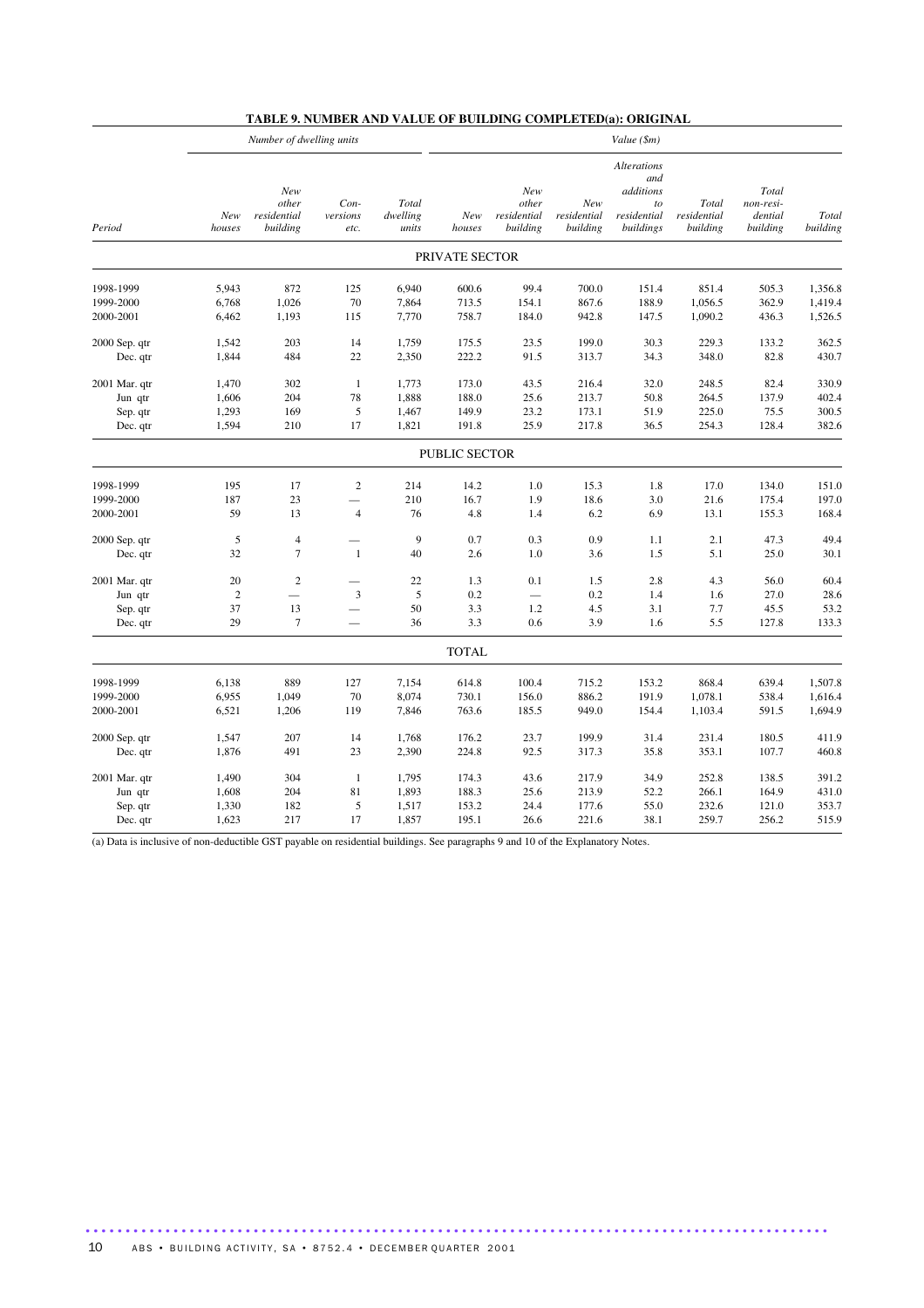#### **TABLE 10. VALUE OF NON-RESIDENTIAL BUILDING COMPLETED: ORIGINAL (\$ million)**

| PRIVATE SECTOR<br>1998-1999<br>7.1<br>111.2<br>59.0<br>84.5<br>117.7<br>22.8<br>8.3<br>52.9<br>29.9<br>11.8<br>505.3<br>32.2<br>28.9<br>28.2<br>362.9<br>1999-2000<br>71.7<br>23.7<br>41.1<br>85.4<br>11.6<br>27.5<br>12.7<br>17.0<br>138.4<br>28.2<br>89.3<br>62.5<br>38.7<br>9.6<br>16.7<br>28.4<br>7.5<br>436.3<br>2000-2001<br>0.9<br>6.6<br>75.2<br>1.8<br>7.4<br>13.1<br>12.2<br>4.3<br>10.6<br>1.2<br>133.2<br>2000 Sep. qtr<br>24.9<br>3.3<br>17.7<br>20.5<br>4.6<br>0.8<br>2.2<br>1.0<br>82.8<br>Dec. qtr<br>4.5<br>3.2<br>21.4<br>15.7<br>8.4<br>2.8<br>3.0<br>4.3<br>82.4<br>2001 Mar. qtr<br>0.2<br>13.5<br>11.7<br>1.4<br>24.7<br>11.3<br>42.9<br>13.3<br>9.6<br>3.9<br>137.9<br>5.7<br>13.6<br>1.6<br>11.3<br>Jun qtr<br>2.3<br>21.8<br>2.2<br>15.6<br>16.8<br>$8.8\,$<br>0.9<br>0.4<br>5.8<br>1.0<br>75.5<br>Sep. qtr<br>128.4<br>Dec. qtr<br>3.9<br>42.5<br>18.1<br>13.8<br>24.0<br>7.4<br>0.6<br>2.7<br>2.7<br>12.7<br>PUBLIC SECTOR<br>1998-1999<br>1.0<br>3.5<br>0.6<br>17.6<br>45.7<br>27.2<br>16.6<br>7.4<br>134.0<br>14.5<br>25.6<br>8.7<br>79.9<br>31.4<br>17.7<br>175.4<br>1999-2000<br>0.5<br>0.3<br>11.2<br>0.6<br>0.1<br>25.2<br>3.7<br>83.1<br>8.4<br>6.2<br>155.3<br>2000-2001<br>1.6<br>26.4<br>10.0<br>0.6<br>29.4<br>47.3<br>2000 Sep. qtr<br>3.3<br>2.0<br>1.9<br>5.6<br>0.3<br>7.0<br>6.8<br>3.1<br>25.0<br>Dec. qtr<br>0.6<br>1.6<br>0.9<br>7.2<br>1.9<br>33.3<br>0.1<br>56.0<br>2001 Mar. qtr<br>0.1<br>11.3<br>1.3<br>13.4<br>3.2<br>27.0<br>0.7<br>2.4<br>1.0<br>5.0<br>1.4<br>Jun qtr<br>$\overline{\phantom{0}}$<br>$\overline{\phantom{0}}$<br>$\qquad \qquad -$<br>45.5<br>1.2<br>3.1<br>$1.0\,$<br>11.3<br>18.7<br>1.4<br>8.6<br>Sep. qtr<br>0.2<br>$\overline{\phantom{0}}$<br>$\overline{\phantom{0}}$<br>0.1<br>127.8<br>0.4<br>4.2<br>11.9<br>0.1<br>105.2<br>6.0<br>Dec. qtr<br>$\equiv$<br>$\overline{\phantom{0}}$<br><b>TOTAL</b><br>1998-1999<br>19.3<br>639.4<br>8.1<br>114.8<br>59.6<br>102.1<br>132.2<br>68.5<br>8.3<br>80.1<br>46.5<br>32.7<br>71.7<br>66.7<br>94.1<br>59.6<br>38.7<br>30.4<br>538.4<br>1999-2000<br>24.0<br>108.8<br>11.6<br>17.6<br>140.0<br>28.3<br>114.5<br>66.2<br>121.8<br>9.6<br>43.0<br>36.8<br>591.5<br>2000-2001<br>13.7<br>2000 Sep. qtr<br>6.6<br>75.2<br>1.8<br>17.3<br>13.7<br>41.6<br>4.3<br>4.2<br>12.6<br>3.1<br>180.5<br>5.1<br>24.9<br>3.3<br>23.3<br>20.8<br>0.8<br>10.0<br>5.3<br>2.6<br>107.7<br>Dec. qtr<br>11.6<br>0.2<br>11.8<br>28.6<br>17.6<br>41.6<br>2.8<br>14.3<br>2.7<br>138.5<br>2001 Mar. qtr<br>14.4<br>4.4<br>164.9<br>5.3<br>5.7<br>25.5<br>11.3<br>45.3<br>14.2<br>27.0<br>14.5<br>14.5<br>Jun qtr<br>1.6<br>121.0<br>2.5<br>23.0<br>2.2<br>18.6<br>17.8<br>20.1<br>0.9<br>19.1<br>7.3<br>9.6<br>Sep. qtr | Period   | Hotels<br>etc. | <b>Shops</b> | Factories | <b>Offices</b> | Other<br>business | premises Educational | Religious |      | Entertain-<br>ment and<br>Health recreational | Miscel-<br>laneous | Total<br>non-resi-<br>dential<br>building |
|------------------------------------------------------------------------------------------------------------------------------------------------------------------------------------------------------------------------------------------------------------------------------------------------------------------------------------------------------------------------------------------------------------------------------------------------------------------------------------------------------------------------------------------------------------------------------------------------------------------------------------------------------------------------------------------------------------------------------------------------------------------------------------------------------------------------------------------------------------------------------------------------------------------------------------------------------------------------------------------------------------------------------------------------------------------------------------------------------------------------------------------------------------------------------------------------------------------------------------------------------------------------------------------------------------------------------------------------------------------------------------------------------------------------------------------------------------------------------------------------------------------------------------------------------------------------------------------------------------------------------------------------------------------------------------------------------------------------------------------------------------------------------------------------------------------------------------------------------------------------------------------------------------------------------------------------------------------------------------------------------------------------------------------------------------------------------------------------------------------------------------------------------------------------------------------------------------------------------------------------------------------------------------------------------------------------------------------------------------------------------------------------------------------------------------------------------------------------------------------------------------------------------------------------------------------------------------------------------------------------------------------------------------------------------------------------------------------------|----------|----------------|--------------|-----------|----------------|-------------------|----------------------|-----------|------|-----------------------------------------------|--------------------|-------------------------------------------|
|                                                                                                                                                                                                                                                                                                                                                                                                                                                                                                                                                                                                                                                                                                                                                                                                                                                                                                                                                                                                                                                                                                                                                                                                                                                                                                                                                                                                                                                                                                                                                                                                                                                                                                                                                                                                                                                                                                                                                                                                                                                                                                                                                                                                                                                                                                                                                                                                                                                                                                                                                                                                                                                                                                                        |          |                |              |           |                |                   |                      |           |      |                                               |                    |                                           |
|                                                                                                                                                                                                                                                                                                                                                                                                                                                                                                                                                                                                                                                                                                                                                                                                                                                                                                                                                                                                                                                                                                                                                                                                                                                                                                                                                                                                                                                                                                                                                                                                                                                                                                                                                                                                                                                                                                                                                                                                                                                                                                                                                                                                                                                                                                                                                                                                                                                                                                                                                                                                                                                                                                                        |          |                |              |           |                |                   |                      |           |      |                                               |                    |                                           |
|                                                                                                                                                                                                                                                                                                                                                                                                                                                                                                                                                                                                                                                                                                                                                                                                                                                                                                                                                                                                                                                                                                                                                                                                                                                                                                                                                                                                                                                                                                                                                                                                                                                                                                                                                                                                                                                                                                                                                                                                                                                                                                                                                                                                                                                                                                                                                                                                                                                                                                                                                                                                                                                                                                                        |          |                |              |           |                |                   |                      |           |      |                                               |                    |                                           |
|                                                                                                                                                                                                                                                                                                                                                                                                                                                                                                                                                                                                                                                                                                                                                                                                                                                                                                                                                                                                                                                                                                                                                                                                                                                                                                                                                                                                                                                                                                                                                                                                                                                                                                                                                                                                                                                                                                                                                                                                                                                                                                                                                                                                                                                                                                                                                                                                                                                                                                                                                                                                                                                                                                                        |          |                |              |           |                |                   |                      |           |      |                                               |                    |                                           |
|                                                                                                                                                                                                                                                                                                                                                                                                                                                                                                                                                                                                                                                                                                                                                                                                                                                                                                                                                                                                                                                                                                                                                                                                                                                                                                                                                                                                                                                                                                                                                                                                                                                                                                                                                                                                                                                                                                                                                                                                                                                                                                                                                                                                                                                                                                                                                                                                                                                                                                                                                                                                                                                                                                                        |          |                |              |           |                |                   |                      |           |      |                                               |                    |                                           |
|                                                                                                                                                                                                                                                                                                                                                                                                                                                                                                                                                                                                                                                                                                                                                                                                                                                                                                                                                                                                                                                                                                                                                                                                                                                                                                                                                                                                                                                                                                                                                                                                                                                                                                                                                                                                                                                                                                                                                                                                                                                                                                                                                                                                                                                                                                                                                                                                                                                                                                                                                                                                                                                                                                                        |          |                |              |           |                |                   |                      |           |      |                                               |                    |                                           |
|                                                                                                                                                                                                                                                                                                                                                                                                                                                                                                                                                                                                                                                                                                                                                                                                                                                                                                                                                                                                                                                                                                                                                                                                                                                                                                                                                                                                                                                                                                                                                                                                                                                                                                                                                                                                                                                                                                                                                                                                                                                                                                                                                                                                                                                                                                                                                                                                                                                                                                                                                                                                                                                                                                                        |          |                |              |           |                |                   |                      |           |      |                                               |                    |                                           |
|                                                                                                                                                                                                                                                                                                                                                                                                                                                                                                                                                                                                                                                                                                                                                                                                                                                                                                                                                                                                                                                                                                                                                                                                                                                                                                                                                                                                                                                                                                                                                                                                                                                                                                                                                                                                                                                                                                                                                                                                                                                                                                                                                                                                                                                                                                                                                                                                                                                                                                                                                                                                                                                                                                                        |          |                |              |           |                |                   |                      |           |      |                                               |                    |                                           |
|                                                                                                                                                                                                                                                                                                                                                                                                                                                                                                                                                                                                                                                                                                                                                                                                                                                                                                                                                                                                                                                                                                                                                                                                                                                                                                                                                                                                                                                                                                                                                                                                                                                                                                                                                                                                                                                                                                                                                                                                                                                                                                                                                                                                                                                                                                                                                                                                                                                                                                                                                                                                                                                                                                                        |          |                |              |           |                |                   |                      |           |      |                                               |                    |                                           |
|                                                                                                                                                                                                                                                                                                                                                                                                                                                                                                                                                                                                                                                                                                                                                                                                                                                                                                                                                                                                                                                                                                                                                                                                                                                                                                                                                                                                                                                                                                                                                                                                                                                                                                                                                                                                                                                                                                                                                                                                                                                                                                                                                                                                                                                                                                                                                                                                                                                                                                                                                                                                                                                                                                                        |          |                |              |           |                |                   |                      |           |      |                                               |                    |                                           |
|                                                                                                                                                                                                                                                                                                                                                                                                                                                                                                                                                                                                                                                                                                                                                                                                                                                                                                                                                                                                                                                                                                                                                                                                                                                                                                                                                                                                                                                                                                                                                                                                                                                                                                                                                                                                                                                                                                                                                                                                                                                                                                                                                                                                                                                                                                                                                                                                                                                                                                                                                                                                                                                                                                                        |          |                |              |           |                |                   |                      |           |      |                                               |                    |                                           |
|                                                                                                                                                                                                                                                                                                                                                                                                                                                                                                                                                                                                                                                                                                                                                                                                                                                                                                                                                                                                                                                                                                                                                                                                                                                                                                                                                                                                                                                                                                                                                                                                                                                                                                                                                                                                                                                                                                                                                                                                                                                                                                                                                                                                                                                                                                                                                                                                                                                                                                                                                                                                                                                                                                                        |          |                |              |           |                |                   |                      |           |      |                                               |                    |                                           |
|                                                                                                                                                                                                                                                                                                                                                                                                                                                                                                                                                                                                                                                                                                                                                                                                                                                                                                                                                                                                                                                                                                                                                                                                                                                                                                                                                                                                                                                                                                                                                                                                                                                                                                                                                                                                                                                                                                                                                                                                                                                                                                                                                                                                                                                                                                                                                                                                                                                                                                                                                                                                                                                                                                                        |          |                |              |           |                |                   |                      |           |      |                                               |                    |                                           |
|                                                                                                                                                                                                                                                                                                                                                                                                                                                                                                                                                                                                                                                                                                                                                                                                                                                                                                                                                                                                                                                                                                                                                                                                                                                                                                                                                                                                                                                                                                                                                                                                                                                                                                                                                                                                                                                                                                                                                                                                                                                                                                                                                                                                                                                                                                                                                                                                                                                                                                                                                                                                                                                                                                                        |          |                |              |           |                |                   |                      |           |      |                                               |                    |                                           |
|                                                                                                                                                                                                                                                                                                                                                                                                                                                                                                                                                                                                                                                                                                                                                                                                                                                                                                                                                                                                                                                                                                                                                                                                                                                                                                                                                                                                                                                                                                                                                                                                                                                                                                                                                                                                                                                                                                                                                                                                                                                                                                                                                                                                                                                                                                                                                                                                                                                                                                                                                                                                                                                                                                                        |          |                |              |           |                |                   |                      |           |      |                                               |                    |                                           |
|                                                                                                                                                                                                                                                                                                                                                                                                                                                                                                                                                                                                                                                                                                                                                                                                                                                                                                                                                                                                                                                                                                                                                                                                                                                                                                                                                                                                                                                                                                                                                                                                                                                                                                                                                                                                                                                                                                                                                                                                                                                                                                                                                                                                                                                                                                                                                                                                                                                                                                                                                                                                                                                                                                                        |          |                |              |           |                |                   |                      |           |      |                                               |                    |                                           |
|                                                                                                                                                                                                                                                                                                                                                                                                                                                                                                                                                                                                                                                                                                                                                                                                                                                                                                                                                                                                                                                                                                                                                                                                                                                                                                                                                                                                                                                                                                                                                                                                                                                                                                                                                                                                                                                                                                                                                                                                                                                                                                                                                                                                                                                                                                                                                                                                                                                                                                                                                                                                                                                                                                                        |          |                |              |           |                |                   |                      |           |      |                                               |                    |                                           |
|                                                                                                                                                                                                                                                                                                                                                                                                                                                                                                                                                                                                                                                                                                                                                                                                                                                                                                                                                                                                                                                                                                                                                                                                                                                                                                                                                                                                                                                                                                                                                                                                                                                                                                                                                                                                                                                                                                                                                                                                                                                                                                                                                                                                                                                                                                                                                                                                                                                                                                                                                                                                                                                                                                                        |          |                |              |           |                |                   |                      |           |      |                                               |                    |                                           |
|                                                                                                                                                                                                                                                                                                                                                                                                                                                                                                                                                                                                                                                                                                                                                                                                                                                                                                                                                                                                                                                                                                                                                                                                                                                                                                                                                                                                                                                                                                                                                                                                                                                                                                                                                                                                                                                                                                                                                                                                                                                                                                                                                                                                                                                                                                                                                                                                                                                                                                                                                                                                                                                                                                                        |          |                |              |           |                |                   |                      |           |      |                                               |                    |                                           |
|                                                                                                                                                                                                                                                                                                                                                                                                                                                                                                                                                                                                                                                                                                                                                                                                                                                                                                                                                                                                                                                                                                                                                                                                                                                                                                                                                                                                                                                                                                                                                                                                                                                                                                                                                                                                                                                                                                                                                                                                                                                                                                                                                                                                                                                                                                                                                                                                                                                                                                                                                                                                                                                                                                                        |          |                |              |           |                |                   |                      |           |      |                                               |                    |                                           |
|                                                                                                                                                                                                                                                                                                                                                                                                                                                                                                                                                                                                                                                                                                                                                                                                                                                                                                                                                                                                                                                                                                                                                                                                                                                                                                                                                                                                                                                                                                                                                                                                                                                                                                                                                                                                                                                                                                                                                                                                                                                                                                                                                                                                                                                                                                                                                                                                                                                                                                                                                                                                                                                                                                                        |          |                |              |           |                |                   |                      |           |      |                                               |                    |                                           |
|                                                                                                                                                                                                                                                                                                                                                                                                                                                                                                                                                                                                                                                                                                                                                                                                                                                                                                                                                                                                                                                                                                                                                                                                                                                                                                                                                                                                                                                                                                                                                                                                                                                                                                                                                                                                                                                                                                                                                                                                                                                                                                                                                                                                                                                                                                                                                                                                                                                                                                                                                                                                                                                                                                                        |          |                |              |           |                |                   |                      |           |      |                                               |                    |                                           |
|                                                                                                                                                                                                                                                                                                                                                                                                                                                                                                                                                                                                                                                                                                                                                                                                                                                                                                                                                                                                                                                                                                                                                                                                                                                                                                                                                                                                                                                                                                                                                                                                                                                                                                                                                                                                                                                                                                                                                                                                                                                                                                                                                                                                                                                                                                                                                                                                                                                                                                                                                                                                                                                                                                                        |          |                |              |           |                |                   |                      |           |      |                                               |                    |                                           |
|                                                                                                                                                                                                                                                                                                                                                                                                                                                                                                                                                                                                                                                                                                                                                                                                                                                                                                                                                                                                                                                                                                                                                                                                                                                                                                                                                                                                                                                                                                                                                                                                                                                                                                                                                                                                                                                                                                                                                                                                                                                                                                                                                                                                                                                                                                                                                                                                                                                                                                                                                                                                                                                                                                                        |          |                |              |           |                |                   |                      |           |      |                                               |                    |                                           |
|                                                                                                                                                                                                                                                                                                                                                                                                                                                                                                                                                                                                                                                                                                                                                                                                                                                                                                                                                                                                                                                                                                                                                                                                                                                                                                                                                                                                                                                                                                                                                                                                                                                                                                                                                                                                                                                                                                                                                                                                                                                                                                                                                                                                                                                                                                                                                                                                                                                                                                                                                                                                                                                                                                                        |          |                |              |           |                |                   |                      |           |      |                                               |                    |                                           |
|                                                                                                                                                                                                                                                                                                                                                                                                                                                                                                                                                                                                                                                                                                                                                                                                                                                                                                                                                                                                                                                                                                                                                                                                                                                                                                                                                                                                                                                                                                                                                                                                                                                                                                                                                                                                                                                                                                                                                                                                                                                                                                                                                                                                                                                                                                                                                                                                                                                                                                                                                                                                                                                                                                                        |          |                |              |           |                |                   |                      |           |      |                                               |                    |                                           |
|                                                                                                                                                                                                                                                                                                                                                                                                                                                                                                                                                                                                                                                                                                                                                                                                                                                                                                                                                                                                                                                                                                                                                                                                                                                                                                                                                                                                                                                                                                                                                                                                                                                                                                                                                                                                                                                                                                                                                                                                                                                                                                                                                                                                                                                                                                                                                                                                                                                                                                                                                                                                                                                                                                                        |          |                |              |           |                |                   |                      |           |      |                                               |                    |                                           |
|                                                                                                                                                                                                                                                                                                                                                                                                                                                                                                                                                                                                                                                                                                                                                                                                                                                                                                                                                                                                                                                                                                                                                                                                                                                                                                                                                                                                                                                                                                                                                                                                                                                                                                                                                                                                                                                                                                                                                                                                                                                                                                                                                                                                                                                                                                                                                                                                                                                                                                                                                                                                                                                                                                                        |          |                |              |           |                |                   |                      |           |      |                                               |                    |                                           |
|                                                                                                                                                                                                                                                                                                                                                                                                                                                                                                                                                                                                                                                                                                                                                                                                                                                                                                                                                                                                                                                                                                                                                                                                                                                                                                                                                                                                                                                                                                                                                                                                                                                                                                                                                                                                                                                                                                                                                                                                                                                                                                                                                                                                                                                                                                                                                                                                                                                                                                                                                                                                                                                                                                                        |          |                |              |           |                |                   |                      |           |      |                                               |                    |                                           |
|                                                                                                                                                                                                                                                                                                                                                                                                                                                                                                                                                                                                                                                                                                                                                                                                                                                                                                                                                                                                                                                                                                                                                                                                                                                                                                                                                                                                                                                                                                                                                                                                                                                                                                                                                                                                                                                                                                                                                                                                                                                                                                                                                                                                                                                                                                                                                                                                                                                                                                                                                                                                                                                                                                                        | Dec. qtr | 3.9            | 42.9         | 18.1      | 18.0           | 24.0              | 19.3                 | 0.6       | 12.8 | 107.9                                         | 8.7                | 256.2                                     |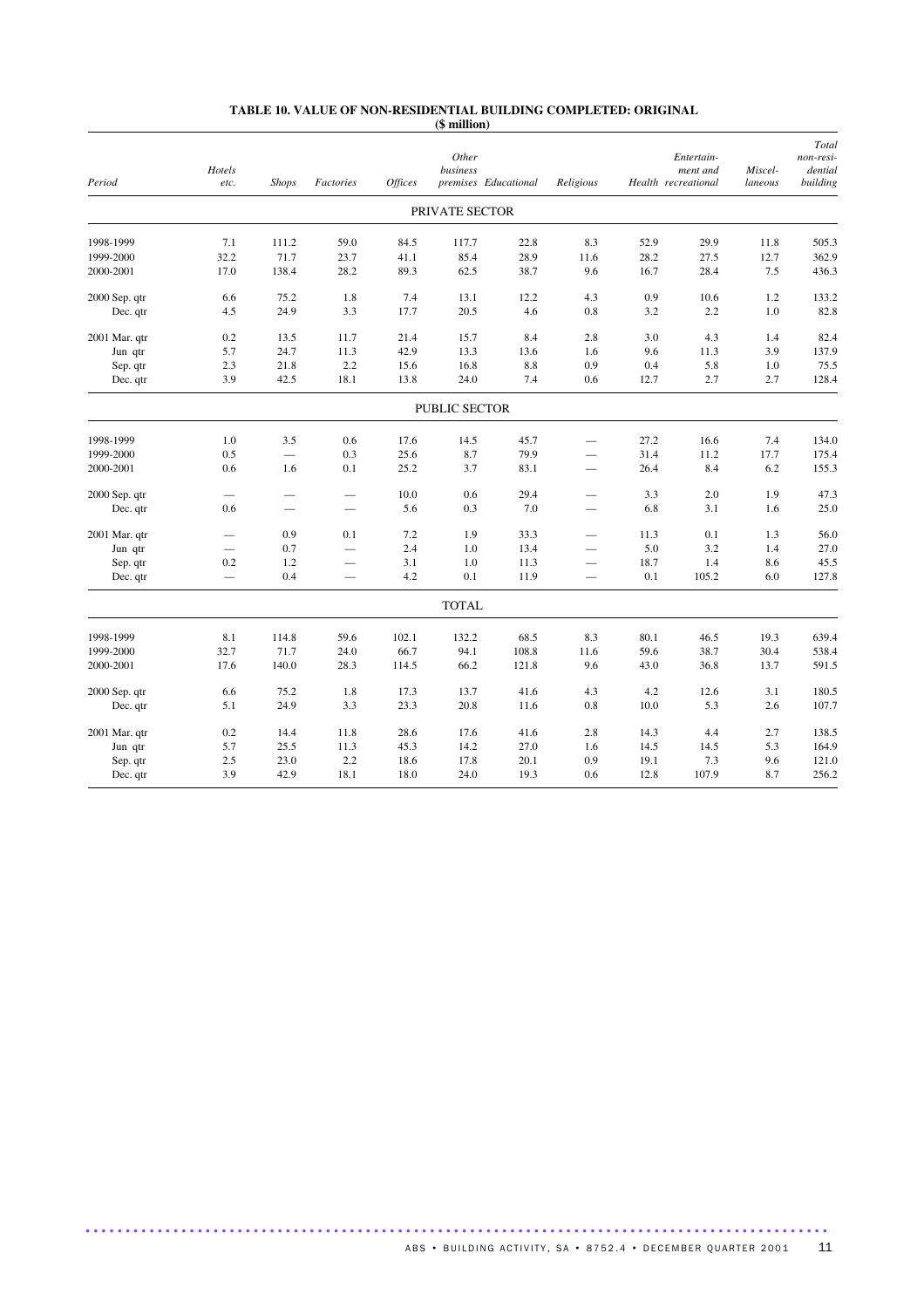#### **TABLE 11. VALUE OF BUILDING WORK DONE(a): ORIGINAL (\$ million)**

|               |        |             |                | <b>Alterations</b><br>and |             |           |          |
|---------------|--------|-------------|----------------|---------------------------|-------------|-----------|----------|
|               |        | New         |                | additions                 |             | Total     |          |
|               |        | other       | New            | to                        | Total       | non-resi- |          |
|               | New    | residential | residential    | $residental$              | residential | dential   | Total    |
| Period        | houses | building    | building       | buildings                 | building    | building  | building |
|               |        |             | PRIVATE SECTOR |                           |             |           |          |
| 1998-1999     | 599.4  | 121.5       | 720.8          | 145.8                     | 866.6       | 417.1     | 1,283.8  |
| 1999-2000     | 798.1  | 186.4       | 984.5          | 190.7                     | 1,175.2     | 409.9     | 1,585.1  |
| 2000-2001     | 679.7  | 155.8       | 835.5          | 154.9                     | 990.4       | 395.0     | 1,385.4  |
|               |        |             |                |                           |             |           |          |
| 2000 Sep. qtr | 175.9  | 52.4        | 228.3          | 29.5                      | 257.8       | 84.0      | 341.8    |
| Dec. qtr      | 179.6  | 36.5        | 216.0          | 40.3                      | 256.3       | 116.6     | 372.9    |
| 2001 Mar. qtr | 162.6  | 31.2        | 193.8          | 39.0                      | 232.9       | 97.2      | 330.1    |
| Jun qtr       | 161.6  | 35.7        | 197.3          | 46.1                      | 243.4       | 97.2      | 340.6    |
| Sep. qtr      | 184.2  | 43.5        | 227.7          | 46.5                      | 274.2       | 112.7     | 386.9    |
| Dec. qtr      | 221.5  | 42.4        | 263.9          | 47.3                      | 311.2       | 131.3     | 442.5    |
|               |        |             |                |                           |             |           |          |
|               |        |             | PUBLIC SECTOR  |                           |             |           |          |
| 1998-1999     | 15.3   | 1.6         | 16.9           | 1.9                       | 18.8        | 154.5     | 173.2    |
| 1999-2000     | 14.1   | 1.4         | 15.5           | 4.7                       | 20.2        | 219.5     | 239.7    |
| 2000-2001     | 7.2    | 2.3         | 9.5            | 7.0                       | 16.5        | 229.0     | 245.5    |
| 2000 Sep. qtr | 2.3    |             | 2.3            | 1.4                       | 3.7         | 54.2      | 57.9     |
| Dec. qtr      | 1.3    | 0.9         | 2.2            | 1.8                       | 4.1         | 59.6      | 63.7     |
|               |        |             |                |                           |             |           |          |
| 2001 Mar. qtr | 1.4    | 0.5         | 1.8            | 1.7                       | 3.5         | 48.5      | 52.0     |
| Jun qtr       | 2.2    | 0.9         | 3.1            | 2.1                       | 5.2         | 66.7      | 71.9     |
| Sep. qtr      | 3.0    | 0.5         | 3.5            | 2.2                       | 5.7         | 58.0      | 63.6     |
| Dec. qtr      | 3.2    | 0.4         | 3.6            | 1.0                       | 4.6         | 65.0      | 69.6     |
|               |        |             | <b>TOTAL</b>   |                           |             |           |          |
| 1998-1999     | 614.6  | 123.1       | 737.7          | 147.7                     | 885.4       | 571.6     | 1,457.0  |
| 1999-2000     | 812.2  | 187.7       | 999.9          | 195.5                     | 1,195.4     | 629.4     | 1,824.8  |
| 2000-2001     | 686.9  | 158.1       | 845.0          | 161.9                     | 1,006.8     | 624.0     | 1,630.9  |
|               |        |             |                |                           |             |           |          |
| 2000 Sep. qtr | 178.2  | 52.5        | 230.7          | 30.9                      | 261.5       | 138.2     | 399.7    |
| Dec. qtr      | 180.9  | 37.4        | 218.3          | 42.1                      | 260.4       | 176.1     | 436.5    |
| 2001 Mar. qtr | 164.0  | 31.7        | 195.7          | 40.7                      | 236.4       | 145.7     | 382.1    |
| Jun qtr       | 163.8  | 36.5        | 200.3          | 48.2                      | 248.6       | 163.9     | 412.5    |
| Sep. qtr      | 187.2  | 44.0        | 231.2          | 48.7                      | 279.9       | 170.6     | 450.5    |
| Dec. qtr      | 224.7  | 42.8        | 267.5          | 48.3                      | 315.8       | 196.3     | 512.1    |
|               |        |             |                |                           |             |           |          |

(a) From the September quarter 2000, data is inclusive of non-deductible GST payable on residential buildings. See paragraphs 9 and 10 of the Explanatory Notes.

.............................................................................................

12 ABS • BUILDING ACTIVITY, SA • 8752.4 • DECEMBER QUARTER 2001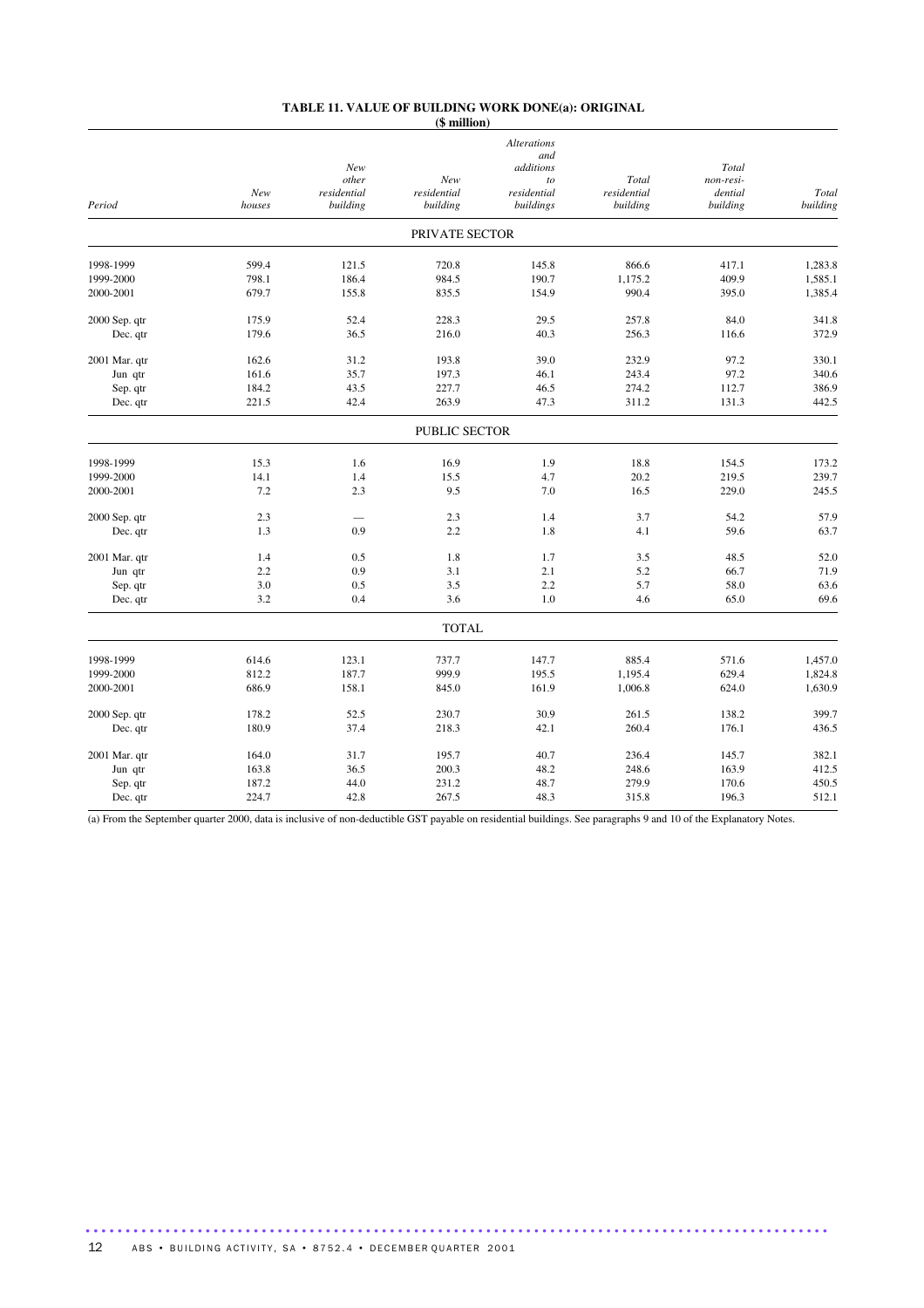|               | Hotels |              |                          |                | Other<br>business |                      |                          |      | Entertain-                      | Miscel- | Total<br>non-resi-<br>dential |
|---------------|--------|--------------|--------------------------|----------------|-------------------|----------------------|--------------------------|------|---------------------------------|---------|-------------------------------|
| Period        | etc.   | <b>Shops</b> | Factories                | <b>Offices</b> |                   | premises Educational | Religious                |      | ment and<br>Health recreational | laneous | building                      |
|               |        |              |                          |                | PRIVATE SECTOR    |                      |                          |      |                                 |         |                               |
| 1998-1999     | 24.4   | 76.1         | 44.9                     | 66.4           | 103.7             | 21.9                 | 2.9                      | 29.3 | 36.8                            | 10.7    | 417.1                         |
| 1999-2000     | 18.6   | 121.4        | 24.5                     | 46.9           | 87.9              | 37.3                 | 14.8                     | 26.2 | 21.9                            | 10.3    | 409.9                         |
| 2000-2001     | 14.8   | 102.7        | 32.9                     | 85.3           | 58.1              | 37.4                 | 6.8                      | 23.4 | 24.7                            | 8.8     | 395.0                         |
| 2000 Sep. qtr | 2.7    | 28.2         | 3.2                      | 14.8           | 17.0              | 7.2                  | 1.6                      | 2.9  | 5.3                             | 1.0     | 84.0                          |
| Dec. qtr      | 4.2    | 27.1         | 8.5                      | 31.3           | 15.1              | 11.0                 | 2.0                      | 5.7  | 7.5                             | 3.9     | 116.6                         |
| 2001 Mar. qtr | 3.9    | 22.2         | 7.0                      | 20.9           | 15.0              | 9.8                  | 2.2                      | 5.6  | 8.8                             | 1.8     | 97.2                          |
| Jun qtr       | 4.0    | 25.2         | 14.1                     | 18.3           | 11.0              | 9.3                  | $1.0\,$                  | 9.2  | 3.1                             | 2.1     | 97.2                          |
| Sep. qtr      | 9.8    | 23.5         | 17.9                     | 15.4           | 21.4              | 7.9                  | 0.4                      | 13.1 | 1.8                             | 1.4     | 112.7                         |
| Dec. qtr      | 11.1   | 29.6         | 19.1                     | 13.0           | 24.9              | 10.6                 | 0.3                      | 16.2 | 4.4                             | 2.1     | 131.3                         |
|               |        |              |                          |                | PUBLIC SECTOR     |                      |                          |      |                                 |         |                               |
| 1998-1999     | 1.0    | 2.5          | $0.8\,$                  | 18.0           | 15.6              | 69.4                 | ÷,                       | 20.0 | 15.6                            | 11.6    | 154.5                         |
| 1999-2000     | 0.5    |              | 0.1                      | 32.2           | 7.3               | 92.2                 |                          | 39.9 | 26.3                            | 21.0    | 219.5                         |
| 2000-2001     | 0.8    | 2.3          | $\overline{\phantom{0}}$ | 16.5           | 4.2               | 64.1                 | $\qquad \qquad -$        | 28.0 | 68.3                            | 44.8    | 229.0                         |
| 2000 Sep. qtr | 0.1    |              |                          | 5.2            | 0.8               | 17.3                 |                          | 7.0  | 20.9                            | 2.8     | 54.2                          |
| Dec. qtr      | 0.5    | 0.1          | $\overline{\phantom{0}}$ | 4.5            | 0.3               | 16.0                 | $\overline{\phantom{0}}$ | 5.0  | 25.0                            | 8.2     | 59.6                          |
| 2001 Mar. qtr |        | 0.9          | $\overline{\phantom{0}}$ | 4.3            | 2.2               | 14.1                 |                          | 3.7  | 12.2                            | 11.1    | 48.5                          |
| Jun qtr       | 0.2    | 1.3          | $\overline{\phantom{0}}$ | 2.5            | 1.0               | 16.7                 |                          | 12.3 | 10.2                            | 22.6    | 66.7                          |
| Sep. qtr      |        | 1.1          | $\overline{\phantom{0}}$ | 4.3            | 0.6               | 15.8                 |                          | 6.8  | 14.1                            | 15.2    | 58.0                          |
| Dec. qtr      | 0.1    | 0.9          |                          | 9.3            | 0.2               | 18.2                 |                          | 6.9  | 22.4                            | 7.1     | 65.0                          |
|               |        |              |                          |                | <b>TOTAL</b>      |                      |                          |      |                                 |         |                               |
| 1998-1999     | 25.4   | 78.6         | 45.7                     | 84.4           | 119.3             | 91.3                 | 2.9                      | 49.3 | 52.4                            | 22.3    | 571.6                         |
| 1999-2000     | 19.1   | 121.4        | 24.7                     | 79.1           | 95.2              | 129.5                | 14.8                     | 66.1 | 48.2                            | 31.3    | 629.4                         |
| 2000-2001     | 15.5   | 105.1        | 32.9                     | 101.9          | 62.4              | 101.5                | 6.8                      | 51.4 | 93.0                            | 53.6    | 624.0                         |
| 2000 Sep. qtr | 2.8    | 28.2         | 3.3                      | 20.0           | 17.9              | 24.5                 | 1.6                      | 9.9  | 26.1                            | 3.9     | 138.2                         |
| Dec. qtr      | 4.7    | 27.3         | 8.5                      | 35.8           | 15.4              | 27.1                 | 2.0                      | 10.7 | 32.5                            | 12.1    | 176.1                         |
| 2001 Mar. qtr | 3.9    | 23.1         | 7.0                      | 25.2           | 17.1              | 23.9                 | 2.2                      | 9.3  | 21.0                            | 13.0    | 145.7                         |
| Jun qtr       | 4.1    | 26.5         | 14.1                     | 20.8           | 11.9              | 26.1                 | 1.0                      | 21.5 | 13.3                            | 24.7    | 163.9                         |
| Sep. qtr      | 9.8    | 24.6         | 17.9                     | 19.6           | 22.0              | 23.7                 | 0.4                      | 20.0 | 15.9                            | 16.6    | 170.6                         |
| Dec. qtr      | 11.2   | 30.5         | 19.1                     | 22.2           | 25.1              | 28.8                 | 0.3                      | 23.2 | 26.7                            | 9.2     | 196.3                         |

## **TABLE 12. VALUE OF NON-RESIDENTIAL BUILDING WORK DONE: ORIGINAL (\$ million)**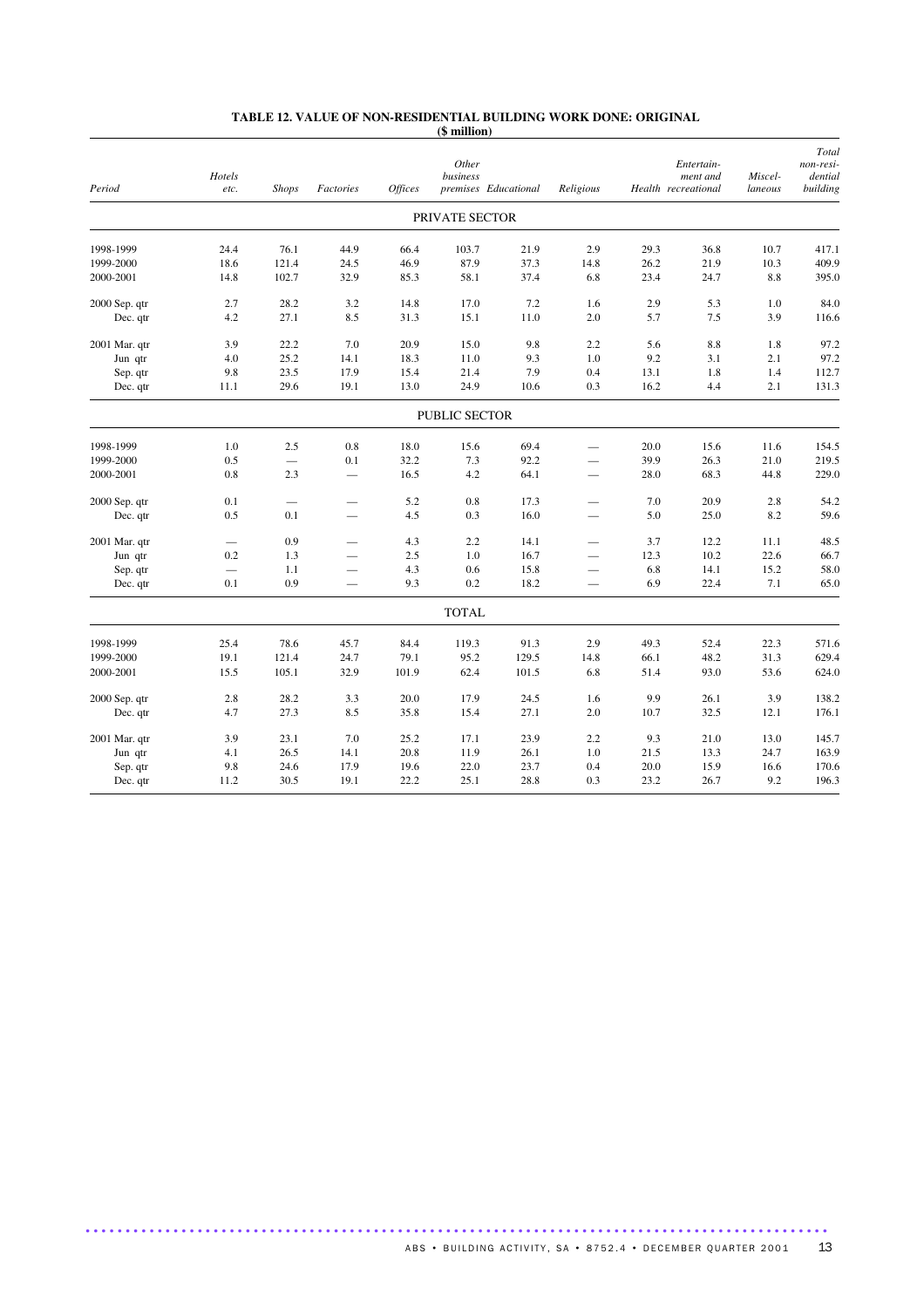|               |               |                         |                         | <b>Alterations</b><br>and |                         |                     |                   |
|---------------|---------------|-------------------------|-------------------------|---------------------------|-------------------------|---------------------|-------------------|
|               |               | New                     |                         | additions                 |                         | Total               |                   |
|               |               | other                   | New                     | to                        | Total                   | non-resi-           |                   |
| Period        | New<br>houses | residential<br>building | residential<br>building | residential<br>buildings  | residential<br>building | dential<br>building | Total<br>building |
|               |               |                         | PRIVATE SECTOR          |                           |                         |                     |                   |
| 1998-1999     | 127.7         | 44.7                    | 172.4                   | 26.1                      | 198.5                   | 142.2               | 340.7             |
| 1999-2000     | 187.3         | 57.4                    | 244.7                   | 34.7                      | 279.4                   | 84.9                | 364.3             |
| 2000-2001     | 131.2         | 67.6                    | 198.8                   | 39.5                      | 238.3                   | 94.6                | 333.0             |
| 2000 Sep. qtr | 169.1         | 81.4                    | 250.5                   | 31.2                      | 281.7                   | 111.8               | 393.5             |
| Dec. qtr      | 141.4         | 64.0                    | 205.4                   | 34.3                      | 239.7                   | 122.4               | 362.1             |
| 2001 Mar. qtr | 120.9         | 78.1                    | 199.0                   | 38.3                      | 237.3                   | 100.2               | 337.5             |
| Jun qtr       | 131.2         | 67.6                    | 198.8                   | 39.5                      | 238.3                   | 94.6                | 333.0             |
| Sep. qtr      | 169.1         | 125.9                   | 295.1                   | 36.9                      | 332.0                   | 133.4               | 465.4             |
| Dec. qtr      | 212.0         | 121.3                   | 333.3                   | 43.5                      | 376.8                   | 131.8               | 508.7             |
|               |               |                         | <b>PUBLIC SECTOR</b>    |                           |                         |                     |                   |
| 1998-1999     | 4.4           | 0.2                     | 4.5                     | 0.3                       | 4.9                     | 106.2               | 111.1             |
| 1999-2000     | 1.7           |                         | 1.7                     | 1.3                       | 3.1                     | 129.0               | 132.1             |
| 2000-2001     | 3.4           | 0.4                     | 3.8                     | 0.5                       | 4.3                     | 262.8               | 267.1             |
| 2000 Sep. qtr | 3.0           |                         | 3.0                     | 1.1                       | 4.1                     | 130.7               | 134.8             |
| Dec. qtr      | 1.8           | 0.2                     | 2.0                     | 1.4                       | 3.4                     | 107.2               | 110.5             |
| 2001 Mar. qtr | 2.4           | 0.9                     | 3.3                     | 1.3                       | 4.6                     | 110.9               | 115.5             |
| Jun qtr       | 3.4           | 0.4                     | 3.8                     | 0.5                       | 4.3                     | 262.8               | 267.1             |
| Sep. qtr      | 2.1           | 1.0                     | 3.1                     | 0.5                       | 3.6                     | 232.9               | 236.6             |
| Dec. qtr      | 4.1           | 2.0                     | 6.1                     | 0.2                       | 6.3                     | 200.2               | 206.5             |
|               |               |                         | <b>TOTAL</b>            |                           |                         |                     |                   |
| 1998-1999     | 132.1         | 44.8                    | 176.9                   | 26.5                      | 203.4                   | 248.4               | 451.8             |
| 1999-2000     | 189.0         | 57.4                    | 246.4                   | 36.1                      | 282.5                   | 213.8               | 496.4             |
| 2000-2001     | 134.6         | 68.0                    | 202.6                   | 40.0                      | 242.6                   | 357.4               | 600.0             |
| 2000 Sep. qtr | 172.0         | 81.5                    | 253.5                   | 32.3                      | 285.8                   | 242.5               | 528.3             |
| Dec. qtr      | 143.2         | 64.2                    | 207.4                   | 35.6                      | 243.0                   | 229.6               | 472.6             |
| 2001 Mar. qtr | 123.3         | 79.0                    | 202.3                   | 39.6                      | 241.9                   | 211.1               | 453.0             |
| Jun qtr       | 134.6         | 68.0                    | 202.6                   | 40.0                      | 242.6                   | 357.4               | 600.0             |
| Sep. qtr      | 171.2         | 127.0                   | 298.2                   | 37.4                      | 335.6                   | 366.4               | 702.0             |
| Dec. qtr      | 216.1         | 123.3                   | 339.4                   | 43.7                      | 383.1                   | 332.0               | 715.1             |

#### **TABLE 13. VALUE OF BUILDING WORK YET TO BE DONE AT END OF PERIOD(a): ORIGINAL (\$ million)**

(a) Data is inclusive of non-deductible GST payable on residential buildings. See paragraphs 9 and 10 of the Explanatory Notes.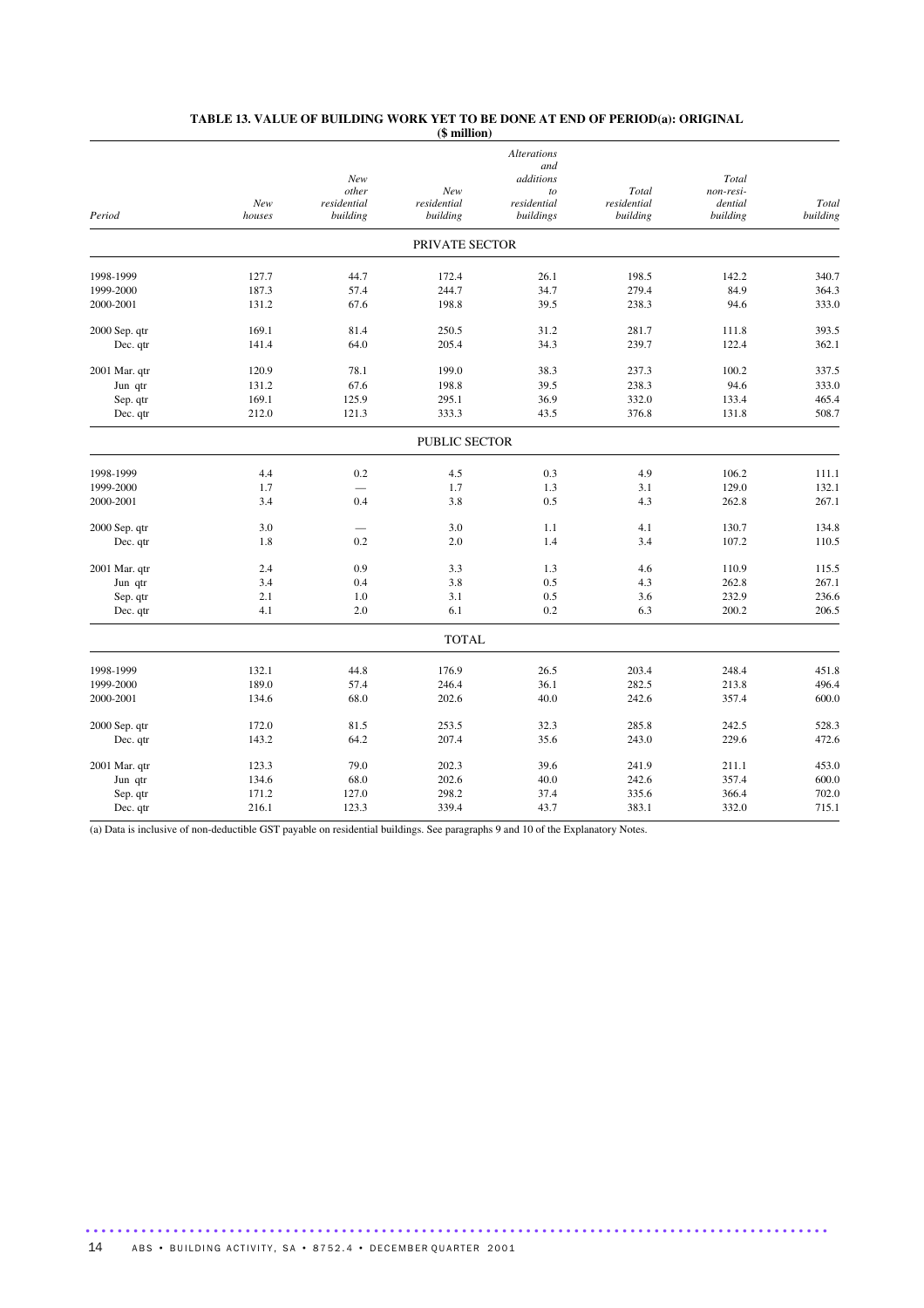| Period        | Hotels<br>etc.           | <b>Shops</b>  | Factories                | <b>Offices</b> | Other<br>business | premises Educational | Religious                        |       | Entertain-<br>ment and<br>Health recreational | Miscel-<br>laneous | Total<br>non-resi-<br>dential<br>building |
|---------------|--------------------------|---------------|--------------------------|----------------|-------------------|----------------------|----------------------------------|-------|-----------------------------------------------|--------------------|-------------------------------------------|
|               |                          |               |                          |                | PRIVATE SECTOR    |                      |                                  |       |                                               |                    |                                           |
| 1998-1999     | 3.5                      | 70.6          | 8.1                      | 8.1            | 15.5              | 7.2                  | 1.2                              | 12.2  | 14.7                                          | 1.2                | 142.2                                     |
| 1999-2000     | 5.7                      | 20.2          | 4.2                      | 20.9           | 11.1              | 7.4                  | 2.4                              | 4.3   | 7.8                                           | 0.7                | 84.9                                      |
| 2000-2001     | 14.8                     | 12.1          | 8.6                      | 11.8           | 7.4               | 9.6                  | 1.1                              | 23.5  | 4.5                                           | 1.1                | 94.6                                      |
| 2000 Sep. qtr | 2.9                      | 29.8          | 10.7                     | 23.2           | 9.7               | 8.7                  | 2.3                              | 9.9   | 12.4                                          | 2.2                | 111.8                                     |
| Dec. qtr      | 18.7                     | 25.6          | 12.2                     | 16.7           | 10.4              | 11.6                 | 2.9                              | 14.0  | 8.1                                           | 2.0                | 122.4                                     |
| 2001 Mar. qtr | 16.0                     | 19.4          | 12.0                     | 11.6           | 3.7               | 10.0                 | 1.9                              | 17.6  | 6.4                                           | 1.5                | 100.2                                     |
| Jun qtr       | 14.8                     | 12.1          | 8.6                      | 11.8           | 7.4               | 9.6                  | 1.1                              | 23.5  | 4.5                                           | 1.1                | 94.6                                      |
| Sep. qtr      | 11.2                     | 20.9          | 20.5                     | 3.3            | 12.9              | 19.7                 | 1.3                              | 37.3  | 3.9                                           | 2.4                | 133.4                                     |
| Dec. qtr      | 31.7                     | 8.4           | 10.7                     | 8.4            | 10.3              | 10.1                 | 1.0                              | 43.1  | 5.4                                           | 2.6                | 131.8                                     |
|               |                          |               |                          |                | PUBLIC SECTOR     |                      |                                  |       |                                               |                    |                                           |
| 1998-1999     |                          |               | 0.1                      | 3.8            | 6.8               | 62.1                 |                                  | 20.9  | 3.0                                           | 9.6                | 106.2                                     |
| 1999-2000     |                          | $\frac{1}{2}$ | $\overline{\phantom{0}}$ | 1.9            | 0.5               | 22.4                 | $\overline{\phantom{0}}$         | 13.1  | 89.2                                          | 1.8                | 129.0                                     |
| 2000-2001     | $\overline{\phantom{0}}$ | 1.2           | $\qquad \qquad -$        | 2.1            | 0.3               | 54.2                 | $\overline{\phantom{0}}$         | 147.1 | 36.8                                          | 21.1               | 262.8                                     |
| 2000 Sep. qtr | 0.3                      |               |                          | 4.5            | 0.7               | 34.9                 |                                  | 8.5   | 68.5                                          | 13.3               | 130.7                                     |
| Dec. qtr      |                          | 0.6           |                          | 3.6            | 0.5               | 37.5                 |                                  | 11.0  | 44.0                                          | 10.0               | 107.2                                     |
| 2001 Mar. qtr |                          | 0.3           |                          | 1.6            | 0.8               | 29.6                 |                                  | 10.9  | 42.8                                          | 24.9               | 110.9                                     |
| Jun qtr       |                          | 1.2           |                          | 2.1            | 0.3               | 54.2                 | $\overline{\phantom{0}}$         | 147.1 | 36.8                                          | 21.1               | 262.8                                     |
| Sep. qtr      |                          | 0.2           | $\overline{\phantom{0}}$ | 5.0            | 0.3               | 47.1                 | $\qquad \qquad$                  | 130.9 | 40.3                                          | 9.1                | 232.9                                     |
| Dec. qtr      | 0.1                      | 0.5           | $\overline{\phantom{0}}$ | 3.7            | 1.4               | 34.6                 | $\overbrace{\phantom{12322111}}$ | 130.8 | 16.7                                          | 12.3               | 200.2                                     |
|               |                          |               |                          |                | <b>TOTAL</b>      |                      |                                  |       |                                               |                    |                                           |
| 1998-1999     | 3.5                      | 70.6          | 8.2                      | 11.8           | 22.3              | 69.2                 | 1.2                              | 33.1  | 17.7                                          | 10.8               | 248.4                                     |
| 1999-2000     | 5.7                      | 20.2          | 4.3                      | 22.8           | 11.7              | 29.8                 | 2.4                              | 17.4  | 97.0                                          | 2.5                | 213.8                                     |
| 2000-2001     | 14.8                     | 13.3          | 8.6                      | 13.9           | 7.8               | 63.8                 | 1.1                              | 170.7 | 41.3                                          | 22.2               | 357.4                                     |
| 2000 Sep. qtr | 3.2                      | 29.8          | 10.7                     | 27.7           | 10.4              | 43.6                 | 2.3                              | 18.4  | 80.9                                          | 15.5               | 242.5                                     |
| Dec. qtr      | 18.7                     | 26.2          | 12.2                     | 20.4           | 10.9              | 49.1                 | 2.9                              | 25.0  | 52.1                                          | 12.0               | 229.6                                     |
| 2001 Mar. qtr | 16.0                     | 19.6          | 12.0                     | 13.2           | 4.5               | 39.7                 | 1.9                              | 28.5  | 49.2                                          | 26.4               | 211.1                                     |
| Jun qtr       | 14.8                     | 13.3          | 8.6                      | 13.9           | 7.8               | 63.8                 | 1.1                              | 170.7 | 41.3                                          | 22.2               | 357.4                                     |
| Sep. qtr      | 11.2                     | 21.1          | 20.5                     | 8.3            | 13.3              | 66.8                 | 1.3                              | 168.2 | 44.2                                          | 11.5               | 366.4                                     |
| Dec. qtr      | 31.8                     | 9.0           | 10.7                     | 12.1           | 11.7              | 44.7                 | 1.0                              | 174.0 | 22.2                                          | 14.9               | 332.0                                     |

## **TABLE 14. VALUE OF NON-RESIDENTIAL BUILDING WORK YET TO BE DONE AT END OF PERIOD: ORIGINAL (\$ million)**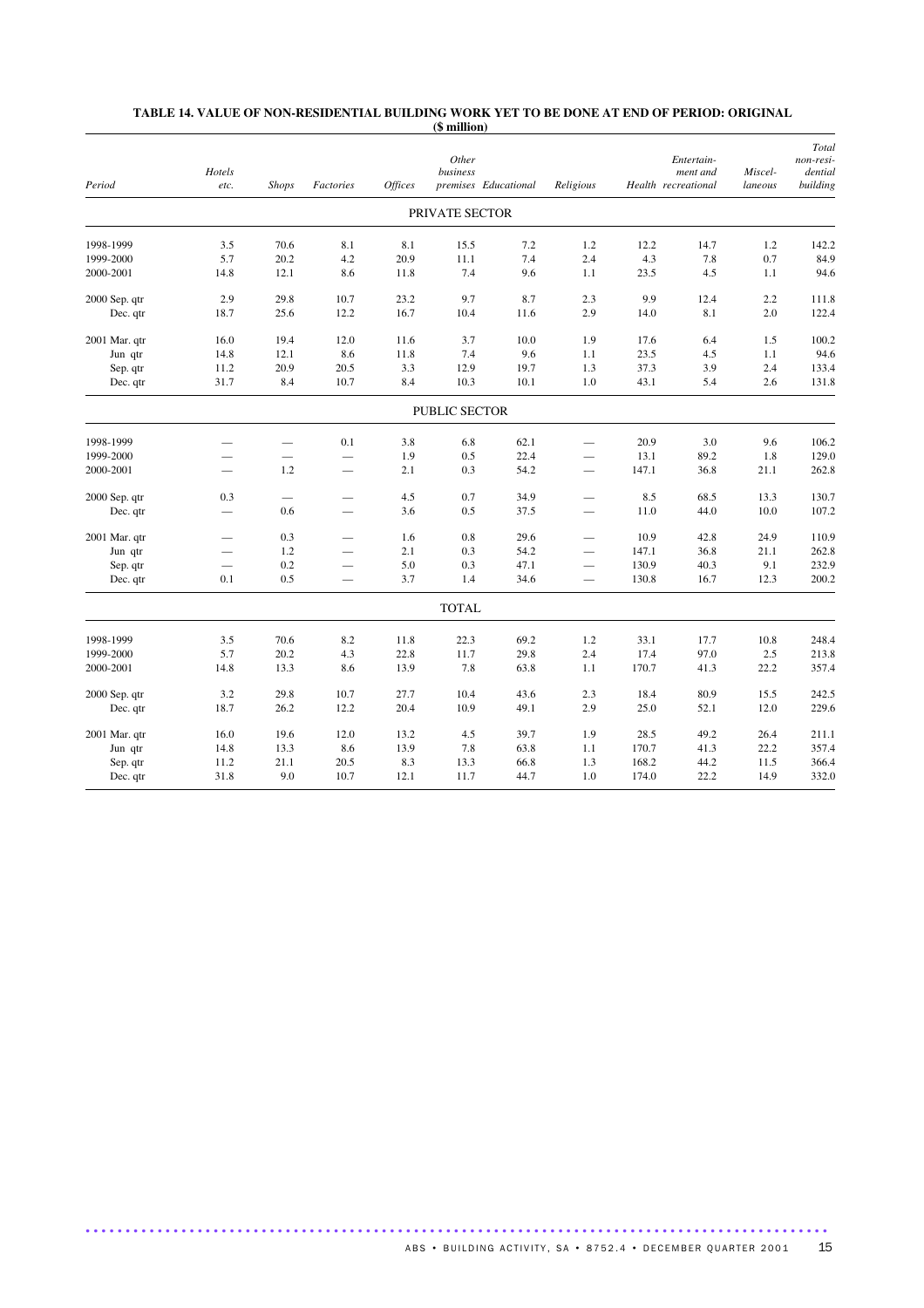#### **TABLE 15. BUILDING ACTIVITY RELATIVE STANDARD ERRORS, DECEMBER QUARTER 2001 (Percentage)**

|                                     |                      | New residential building |                                | Value |                                                                    |                     |                   |
|-------------------------------------|----------------------|--------------------------|--------------------------------|-------|--------------------------------------------------------------------|---------------------|-------------------|
|                                     | Houses               |                          | Total                          |       |                                                                    |                     |                   |
| Stage of construction               | Number               | Value                    | Number of<br>dwelling<br>units | Value | <b>Alterations</b><br>and additions<br>to residential<br>buildings | Non-<br>residential | Total<br>building |
| Commenced                           | 2.7                  | 2.7                      | 2.4                            | 2.4   | 6.9                                                                | 1.3                 | 1.6               |
| Under construction at end of period | 2.4                  | 2.3                      | 1.8                            | 1.6   | 5.2                                                                | 0.3                 | 0.8               |
| Completed                           | 4.1                  | 3.6                      | 4.1                            | 3.6   | 7.6                                                                | 0.8                 | 1.7               |
| Value of work done                  | $\ddotsc$            | 2.2                      | $\ddot{\phantom{0}}$           | 1.8   | 5.2                                                                | 1.0                 | 1.1               |
| Value of work yet to be done        | $\ddot{\phantom{0}}$ | 2.9                      | $\sim$                         | 1.8   | 6.2                                                                | 0.4                 | 1.0               |

#### **TABLE 16. BUILDING ACTIVITY RELATIVE STANDARD ERRORS, NON-RESIDENTIAL: DECEMBER QUARTER 2001 (Percentage)**

| State of construction            | Hotels<br>etc. | <b>Shops</b> | Factories | <i>Offices</i> | Other<br>business<br>premises | Educational | Religious | Health | Entertain-<br>ment and<br>recreational | Miscel-<br>laneous | Total<br>non-resi-<br>dential<br>building |
|----------------------------------|----------------|--------------|-----------|----------------|-------------------------------|-------------|-----------|--------|----------------------------------------|--------------------|-------------------------------------------|
|                                  |                |              |           |                |                               |             |           |        |                                        |                    |                                           |
| Value of work commenced          | 1.9            | 8.9          | 9.1       | 5.1            | 4.1                           | 4.9         |           |        | 10.4                                   | 23.8               | 1.3                                       |
| Value of work under construction | 0.4            | 2.7          | 1.4       | 4.2            | 2.1                           | 0.8         |           |        | 1.0                                    | 1.8                | 0.3                                       |
| Value of work completed          | 14.1           | 4.1          | 3.1       | 4.5            | 3.2                           | 0.9         |           |        | 0.8                                    | 3.0                | 0.8                                       |
| Value of work done               | 4.9            | 5.7          | 3.4       | 6.0            | 3.4                           | 0.8         |           |        | 3.4                                    | 3.7                | 1.0                                       |
| Value of work yet to be done     | 0.5            | 4.2          | 2.1       | 2.8            | 1.9                           | 1.5         |           |        | 0.8                                    | 7.4                | 0.4                                       |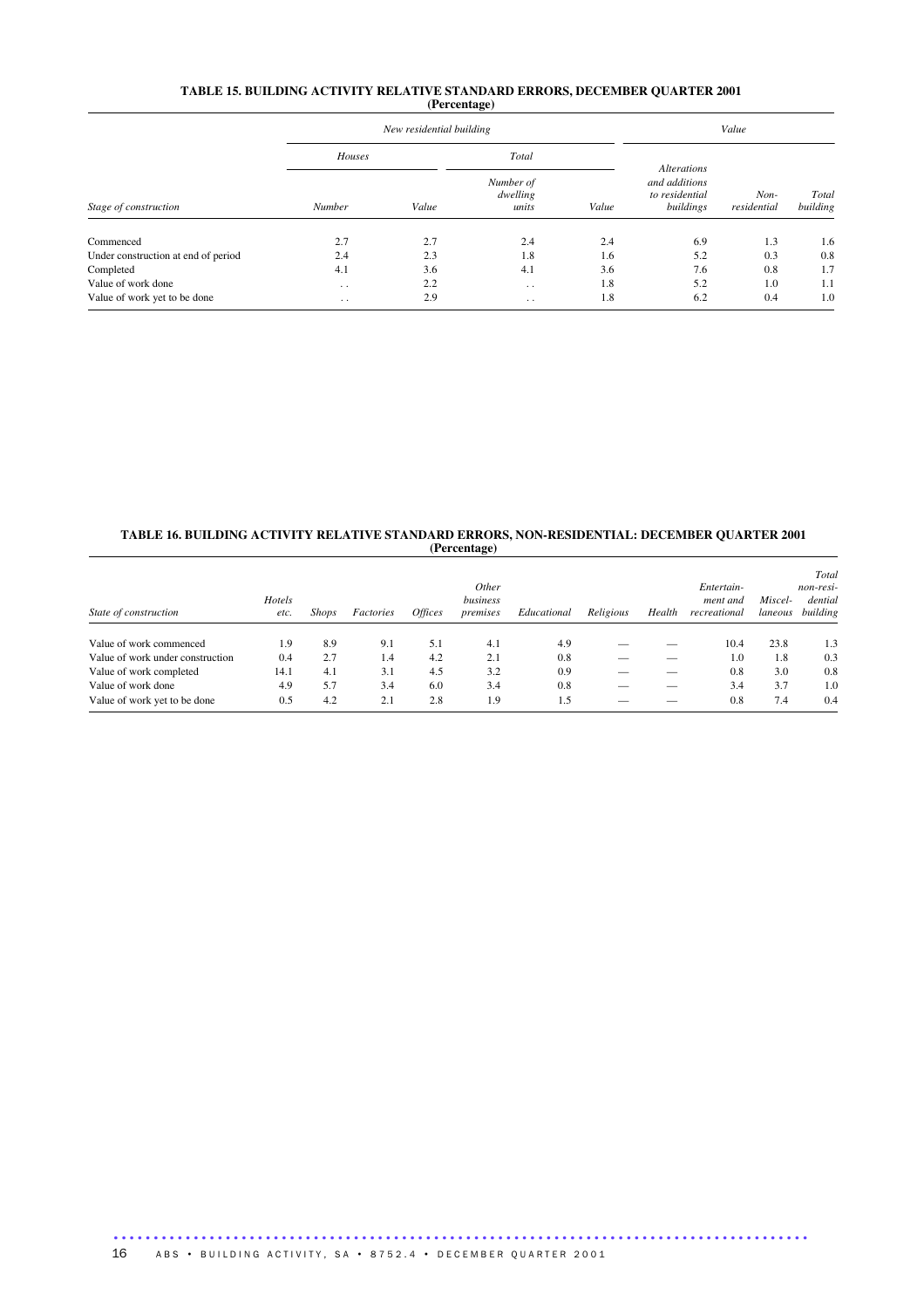## INTRODUCTION

**1** This publication contains detailed estimates from the quarterly Building Activity Survey. Each issue includes revisions to the previous quarter. Therefore data for the latest quarter should be considered to be preliminary only.

2 The statistics were compiled on the basis of returns collected from builders and other individuals and organisations engaged in building activity. From the December quarter 2001, the quarterly survey consists of:

- a sample survey of private sector jobs involving new house construction or alterations and additions valued at \$10,000 or more to houses;
- a sample survey of private sector jobs involving new non-residential buildings or alterations and additions valued at \$50,000 or more to non-residential buildings; and
- a complete enumeration of jobs involving construction of new residential buildings other than private sector houses, all alterations and additions to residential buildings (other than private sector houses) with an approval value of \$10,000 or more, and all public sector non-residential building jobs with an approval value of \$50,000 or more.

3 From the September quarter 1990, only non-residential building jobs (both new and alterations and additions) with an approval value of \$50,000 (previously \$30,000) or more are included in the survey.

4 The use of sample survey techniques in the Building Activity Survey means that reliable estimates of private sector building activity are generally available only at State, Territory and Australia levels. Although subject to higher relative standard errors (refer to paragraphs 23–25), a range of sub-State estimates of building activity may be available. For further information on the availability of Building Activity estimates, contact the ABS in Adelaide on 08 8237 7316. Detailed data on building approvals, based on information reported by local government and other reporting authorities, are available for regions below State and Territory level from the Building Approvals series compiled by the ABS.

## SCOPE AND COVERAGE

5 The statistics relate to *building* activity which includes construction of new buildings and alterations and additions to existing buildings. Construction activity not defined as building (e.g. construction of roads, bridges, railways, earthworks etc.) is excluded.

6 Building jobs included in each quarter in the Building Activity Survey comprise those jobs selected in previous quarters which have not been completed (or commenced) by the end of the previous quarter and those jobs newly selected in the current quarter. The population list from which jobs are selected for inclusion comprises all approved building jobs which were notified to the ABS (refer paragraph 2) up to but not including the last month of the reference quarter (e.g. up to the end of August in respect of the September quarter survey). This introduces a lag to the statistics in respect of those jobs notified *and* commenced in the last month of the reference quarter (e.g. for the month of September in respect of the September quarter survey). For example, jobs which were notified as approved in the month of June and which actually commenced in that month are shown as commencements in the September quarter. Similarly, building jobs which were notified in the month of September and which actually commenced in that month are shown as commencements in the December quarter.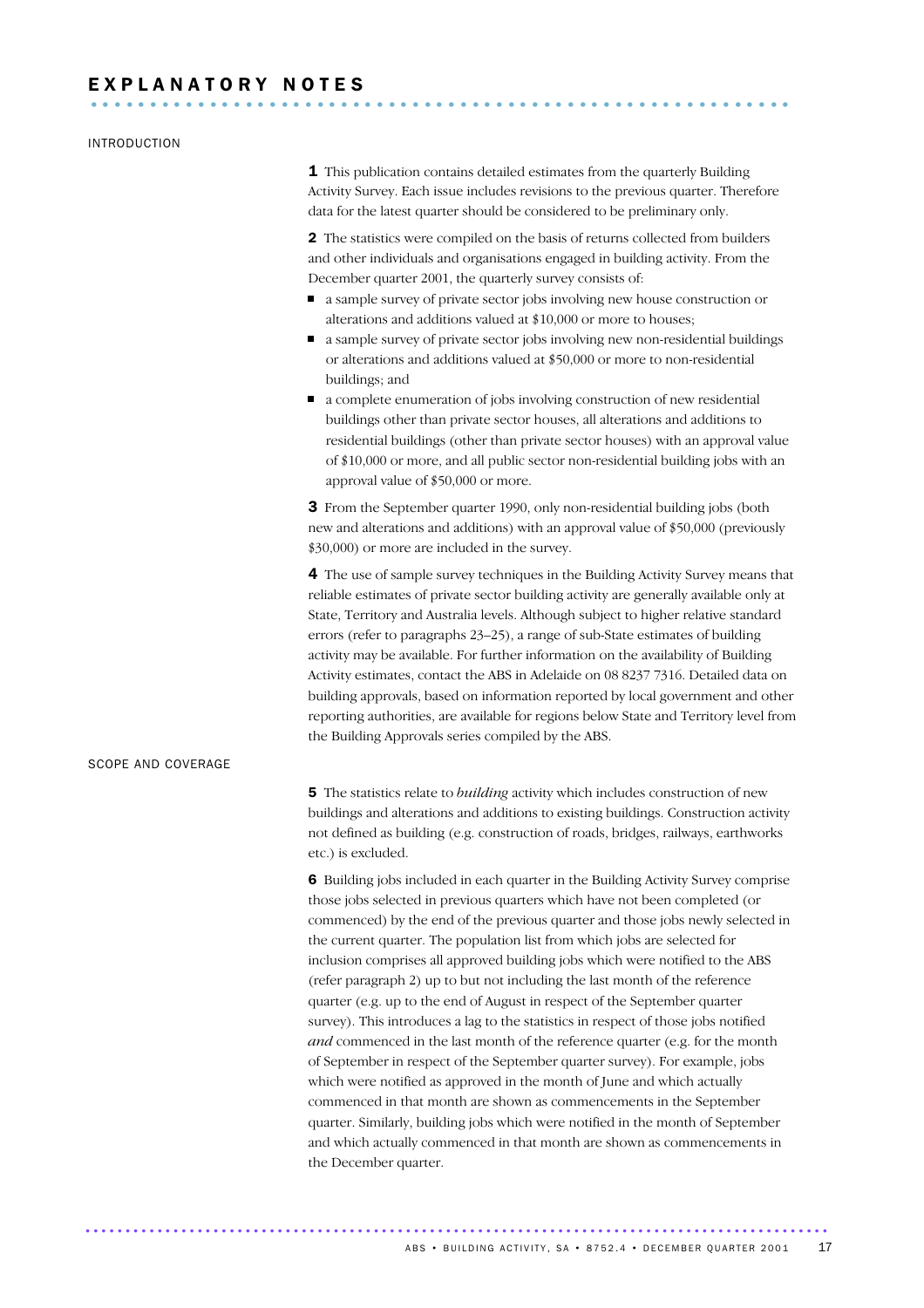## TREATMENT OF GST

7 Statistics on value of building work (current prices) show residential building on a GST inclusive basis and non-residential building on a GST exclusive basis. This approach is consistent with that adopted in the Australian National Accounts which is based on the conceptual framework described in the 1993 edition of the international statistical standard *System of National Accounts* (SNA93).

8 SNA93 requires value added taxes (VAT), such as the GST, to be recorded on a net basis where:

(a) both outputs of goods and services and imports are valued excluding invoiced VAT;

(b) purchases of goods and services are recorded including non-deductible VAT.

Under the net system, VAT is recorded as being payable by purchasers, not sellers, and then only by those purchasers who are not able to deduct it. Almost all VAT is therefore recorded in the SNA93 as being paid on final uses—mainly on household consumption. Small amounts of VAT, may however, be paid by businesses in respect of certain kinds of purchases on which VAT may not be deductible.

9 Within building activity statistics, purchasers of residential structures are unable to deduct GST from the purchase price. For non-residential structures, the reverse is true. While the ABS collects all building activity data on a GST inclusive basis, it publishes value data inclusive of GST in respect of residential construction and exclusive of GST in respect of non-residential construction.

10 It is appropriate to add the residential and non-residential components to derive total building activity. Valuation of the components of the total is consistent, since, for both components, the value data is recorded inclusive of non-deductible GST paid by the purchaser. As such, total building activity includes the non-deductible GST payable on residential building.

### DEFINITIONS

**11** A *building* is defined as a rigid, fixed and permanent structure which has a roof. Its intended purpose is primarily to house people, plant, machinery, vehicles, goods or livestock. An integral feature of a building's design, to satisfy its intended use, is the provision for regular access by persons.

12 A *dwelling unit* is defined as a self-contained suite of rooms, including cooking and bathing facilities and intended for *long-term* residential use. Units (whether self-contained or not) within buildings offering institutional care, such as hospitals, or temporary accommodation such as motels, hostels and holiday apartments, are not defined as dwelling units. The value of units of this type is included in the appropriate category of non-residential building.

13 A *residential building* is defined as a building predominantly consisting of one or more dwelling units. Residential buildings can be either *houses* or *other residential buildings*.

- A *house* is defined as a detached building predominantly used for long-term residential purposes and consisting of only one dwelling unit. Thus, detached 'granny flats' and detached dwelling units (such as caretakers' residences) associated with non-residential buildings are defined as houses for the purpose of these statistics.
- An *other residential building* is defined as a building which is predominantly used for long-term residential purposes and which contains (or has attached to it) more than one dwelling unit (e.g. includes townhouses, duplexes, apartment buildings, etc.). .............................................................................................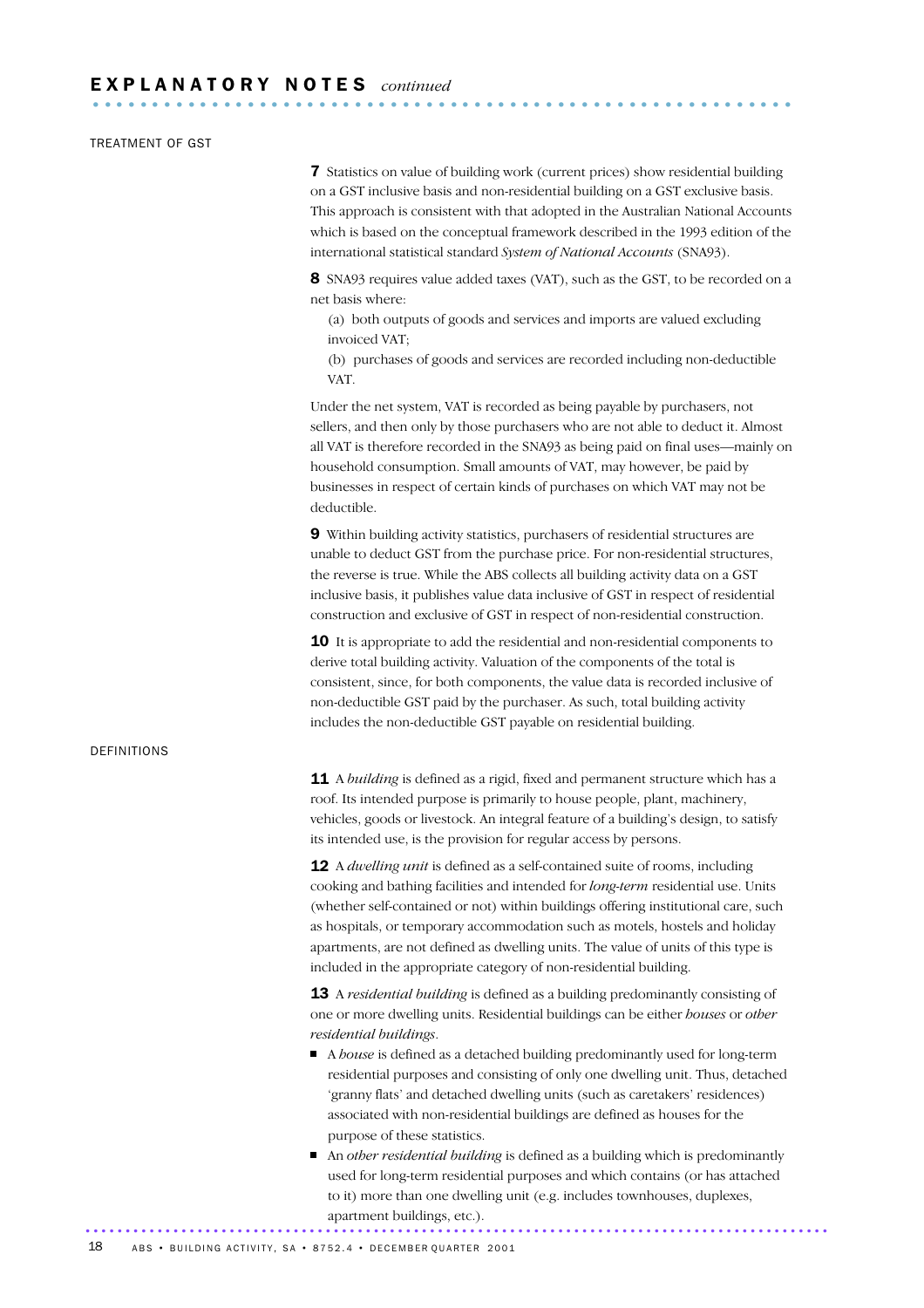## DEFINITIONS *continued*

**14** From the June quarter 1996 issue of this publication, the number of dwelling units created as part of alterations and additions to, or conversions of, existing residential or non-residential buildings, and as part of the construction of non-residential building is shown separately in tables 5, 7, and 9 under the heading of 'Conversions, etc.', and is included in the total number of dwelling units shown in these tables. Previously, such dwellings were only included as a footnote.

**15** In addition, the seasonally adjusted estimates for the total number of dwelling units commenced and completed, shown in table 4, include these conversions, etc. Previously, only dwelling units created as part of the construction of new residential buildings were included in these estimates.

**16** *Commenced*. A building job is regarded as commenced when the first physical building activity has been performed on site in the form of materials fixed in place and/or labour expended (this includes site preparation but excludes delivery of building materials, the drawing of plans and specifications and the construction of non-building infrastructures such as roads).

**17** *Under construction*. A building job is regarded as being under construction at the end of a period if it has been commenced but has not been completed, and work on it has not been abandoned.

18 *Completed*. A building job is regarded as completed when building activity has progressed to the stage when the building can fulfil its intended function. In practice, the ABS regards buildings as completed when notified as such by respondents to the survey.

## VALUATION OF BUILDING JOBS

19 The value series in this publication are derived from estimates reported on survey returns as follows.

- *Value of building commenced or under construction* represents the anticipated completion value based, where practicable, on estimated market or contract price of building jobs excluding the value of land and landscaping. Site preparation costs are included. Where jobs proceed over several quarters, the anticipated completion value reported on the return for the first (commencement) quarter may be amended on returns for subsequent (under construction) quarters as the job nears completion.
- *Value of building completed* represents the actual completion value based, where practicable, on the market or contract price of jobs including site preparation costs but excluding the value of land and landscaping.
- *Value of building work done during the period* represents the estimated value of building work actually carried out during the quarter on jobs which have commenced.
- *Value of building work yet to be done* represents the difference between the anticipated completion value and the estimated value of work done up to the end of the period on jobs commenced but not completed.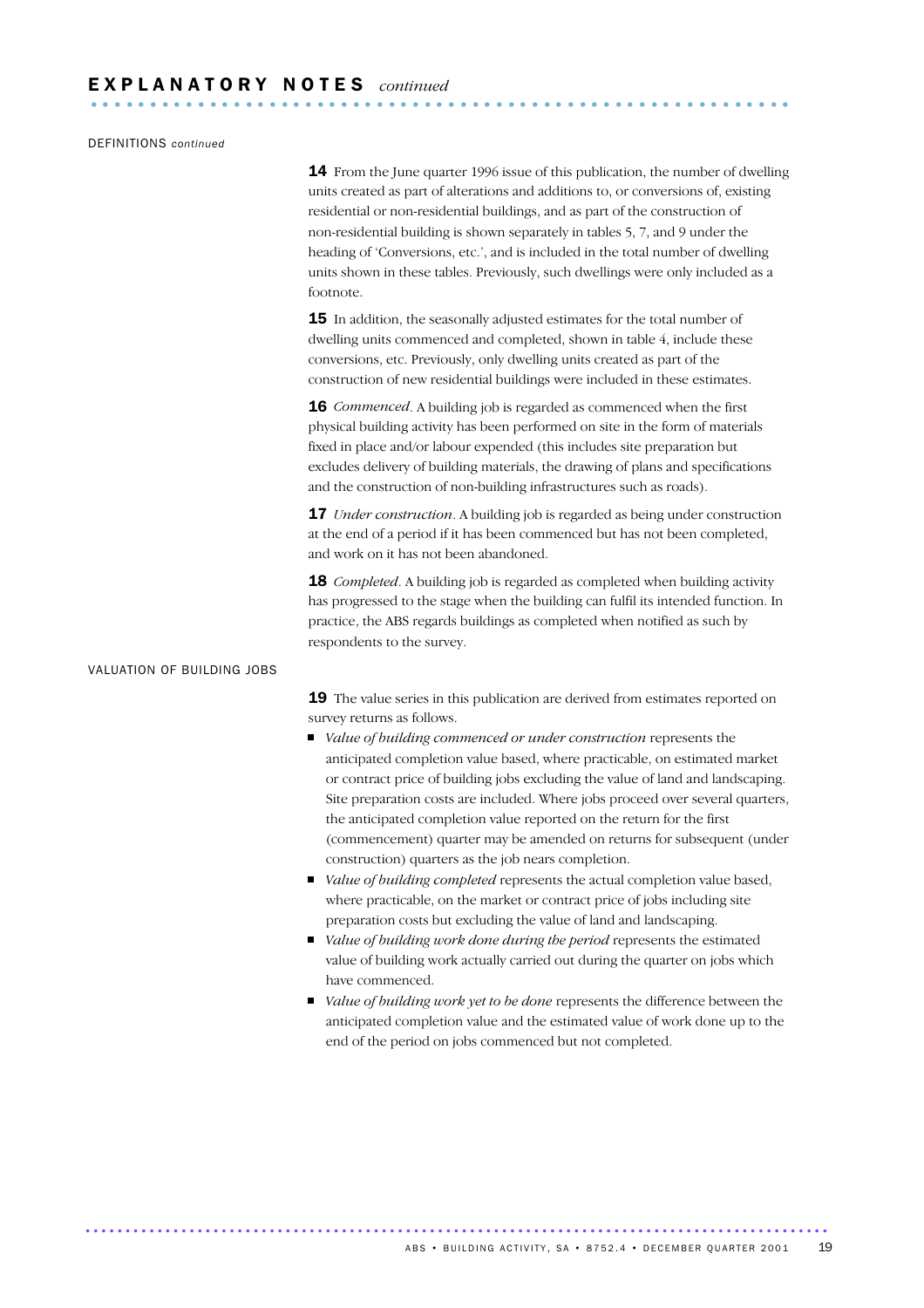## BUILDING CLASSIFICATION

20 *Ownership.* The ownership of a building is classified as either *public sector* or *private sector* according to the sector of the intended owner of the completed building as evident at the time of approval. Residential buildings being constructed by private sector builders under government housing authority schemes whereby the authority has contracted, or intends to contract, to purchase the buildings on or before completion, are classified as public sector.

21 *Functional classification of buildings.* A building is classified according to its intended major function. Hence, a building which is ancillary to other buildings or forms a part of a group of related buildings is classified to the function of the building and not to the function of the group as a whole. An example of this can be seen in the treatment of building work approved for a factory complex. In this case a detached administration building would be classified to Offices, a detached cafeteria building to Shops, while factory buildings would be classified to Factories. An exception to this rule is the treatment of group accommodation buildings where, for example, a student accommodation building on a university campus would be classified to Educational.

22 Examples of the types of buildings included under each main functional heading are shown in the following list.

- *Houses*. Includes cottages, bungalows, detached caretakers'/managers' cottages, rectories.
- *Other residential buildings.* Includes blocks of flats, home units, attached townhouses, villa units, terrace houses, semi-detached houses, maisonettes.
- *Hotels, etc.* Includes motels, hostels, boarding houses, guest houses, holiday apartment buildings.
- *Shops.* Includes retail shops, restaurants, cafes, taverns, dry cleaners, laundromats, hair salons, shopping arcades.
- *Factories.* Includes paper mills, oil refinery buildings, brickworks, foundries, powerhouses, manufacturing laboratories, workshops as part of a manufacturing process.
- *Offices*. Includes banks, post offices, council chambers, head and regional offices.
- *Other business premises.* Includes warehouses, storage depots, service stations, transport depots and terminals, car parks, electricity substation buildings, pumping station buildings, telephone exchanges, mail sorting centres, broadcasting stations, film studios.
- *Educational.* Includes schools, colleges, universities, kindergartens, libraries, museums, art galleries, research and teaching laboratories, theological colleges.
- *Religious*. Includes churches, chapels, temples.
- *Health*. Includes hospitals, nursing homes, surgeries, clinics, medical centres.
- *Entertainment and recreational*. Includes clubs, theatres, cinemas, public halls, gymnasiums, grandstands, squash courts, sports and recreation centres.
- *Miscellaneous*. Includes law courts, homes for the aged (where medical care is not provided as a normal service), orphanages, gaols, barracks, mine buildings, glasshouses, livestock sheds, shearing sheds, fruit and skin drying sheds, public toilets, and ambulance, fire and police stations.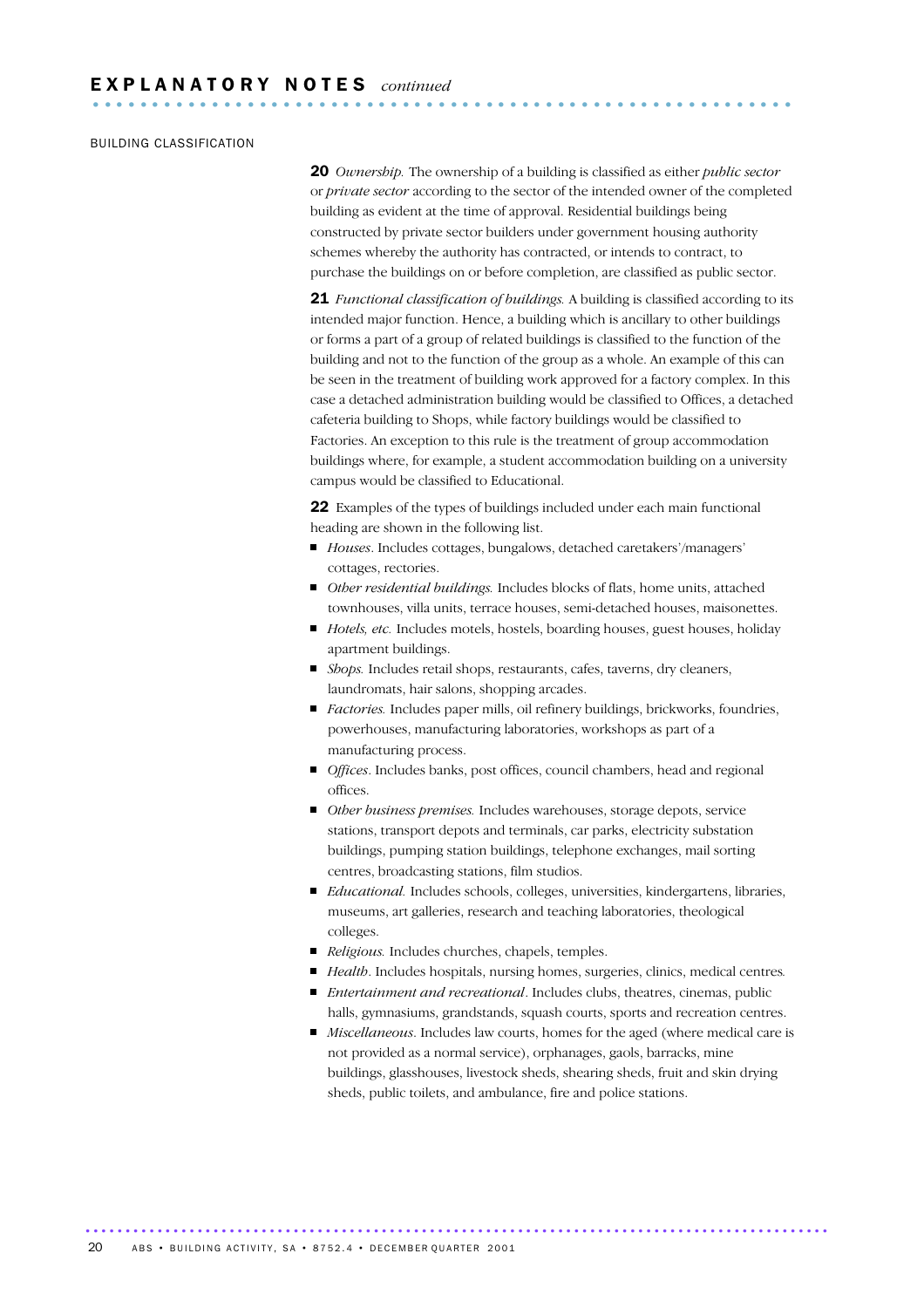## RELIABILITY OF THE ESTIMATES

23 Since the figures for private sector house building activity (including alterations and additions to private sector houses) and private sector non-residential building are derived from information obtained from a sample of approved building jobs, they are subject to sampling error; that is, they may differ from the figures that would have been obtained if information for all approved jobs for the relevant period had been included in the survey. One measure of the likely difference is given by the standard error (SE), which indicates the extent to which an estimate might have varied by chance because only a sample of approved jobs was included. There are about two chances in three that a sample estimate will differ by less than one SE from the figure that would have been obtained if all approved jobs had been included, and about nineteen chances in twenty that the difference will be less than two SEs. Another measure of sampling variability is the relative standard error (RSE), which is obtained by expressing the SE as a percentage of the estimate to which it refers. The RSEs of estimates provide an indication of the percentage errors likely to have occurred due to sampling, and are shown in tables 15 and 16.

24 An example of the use of RSEs is as follows. Assume that the estimate of the number of new private sector houses commenced during the latest quarter is 2,000 (for actual estimate see table 5) and that the associated RSE is 2.5% (for actual percentage see table 15). There would then be about two chances in three that the number which would have been obtained if information had been collected about all approved private sector house jobs would have been within the range 1,950 to 2,050 (2.5% of 2,000 is 50) and about nineteen chances in twenty that the number would have been within the range 1,900 to 2,100.

25 The imprecision due to sampling variability, which is measured by the RSE, should not be confused with inaccuracies that may occur because of inadequacies in the source of building approval information, imperfections in reporting by respondents, and errors made in the coding and processing of data. Inaccuracies of this kind are referred to as non-sampling error, and may occur in any enumeration whether it be a full count or only a sample. Every effort is made to reduce the non-sampling error to a minimum by the careful design of questionnaires, efforts to obtain responses for all selected jobs, and efficient operating procedures.

#### SEASONAL ADJUSTMENT

26 Seasonally adjusted building statistics are shown in tables 2 to 4. In the seasonally adjusted series, account has been taken of normal seasonal factors and the effect of movement in the date of Easter which may, in successive years, affect figures for different quarters. Further information about seasonal adjustment can be obtained from the Assistant Director of Time Series Analysis on Canberra 02 6252 6076.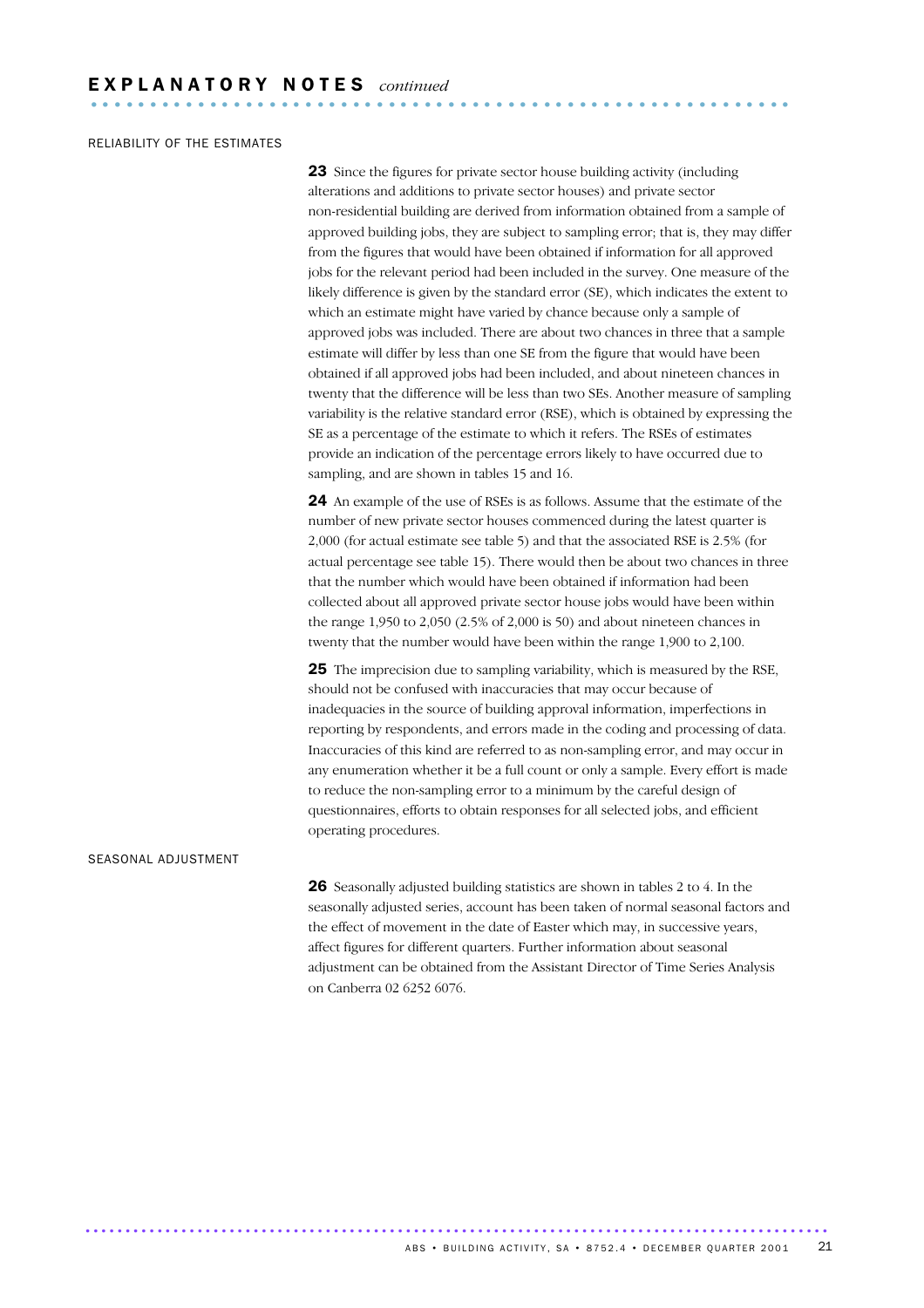## SEASONAL ADJUSTMENT *continued*

27 Since seasonally adjusted statistics reflect both irregular and trend movements, an upward or downward movement in a seasonally adjusted series does not necessarily indicate a change of trend. Particular care should therefore be taken in interpreting individual quarter-to-quarter movements. Some of the component series shown have been seasonally adjusted independently. As a consequence, while the unadjusted components in the original series shown add to the totals, the adjusted components may not add to the adjusted totals. Figures which can be derived, for example, by subtracting seasonally adjusted private sector dwelling units from the seasonally adjusted total should not be used to represent seasonally adjusted public sector dwelling units. In table 3, the components of the current price value series have, however, been seasonally adjusted dependently, and the seasonally adjusted components of series in that table add to the seasonally adjusted total.

28 As happens with all seasonally adjusted series, the seasonal factors are reviewed annually to take account of each additional year's data. For the Building Activity Survey, the results of the latest review are shown in the December quarter issue each year.

#### CHAIN VOLUME MEASURES

29 Chain volume estimates of the value of commencements and work done are shown in tables 1 and 2. While current price estimates of the value of commencements and work done reflect both price and volume changes, chain volume estimates measure changes in value after the direct effects of price changes have been eliminated and therefore only reflect volume changes. The direct impact of the GST is a price change, and hence is removed from chain volume estimates. The deflators used to revalue the current price estimates in this publication are derived from the same price data underlying the deflators compiled for the dwellings and new other building components of the national accounts aggregate 'Gross fixed capital formation'.

30 The chain volume measures of commencements and work done appearing in this publication are annually reweighted chain Laspeyres indexes referenced to current price values in a chosen reference year (currently 1999–2000). The reference year is updated annually in the June quarter publication. Each year's data in the value of commencements and work done series are based on the prices of the previous year, except for the quarters of the latest incomplete year which are based upon the current reference year (i.e. 1999–2000). Comparability with previous years is achieved by linking (or chaining) the series together to form a continuous time series. Further information on the nature and concepts of chain volume measures is contained in the ABS *Information Paper: Introduction of Chain Volume Measures in the Australian National Accounts* (Cat. no. 5248.0).

**31** The factors used to seasonally adjust the chain volume series are identical to those used to adjust the corresponding current price series.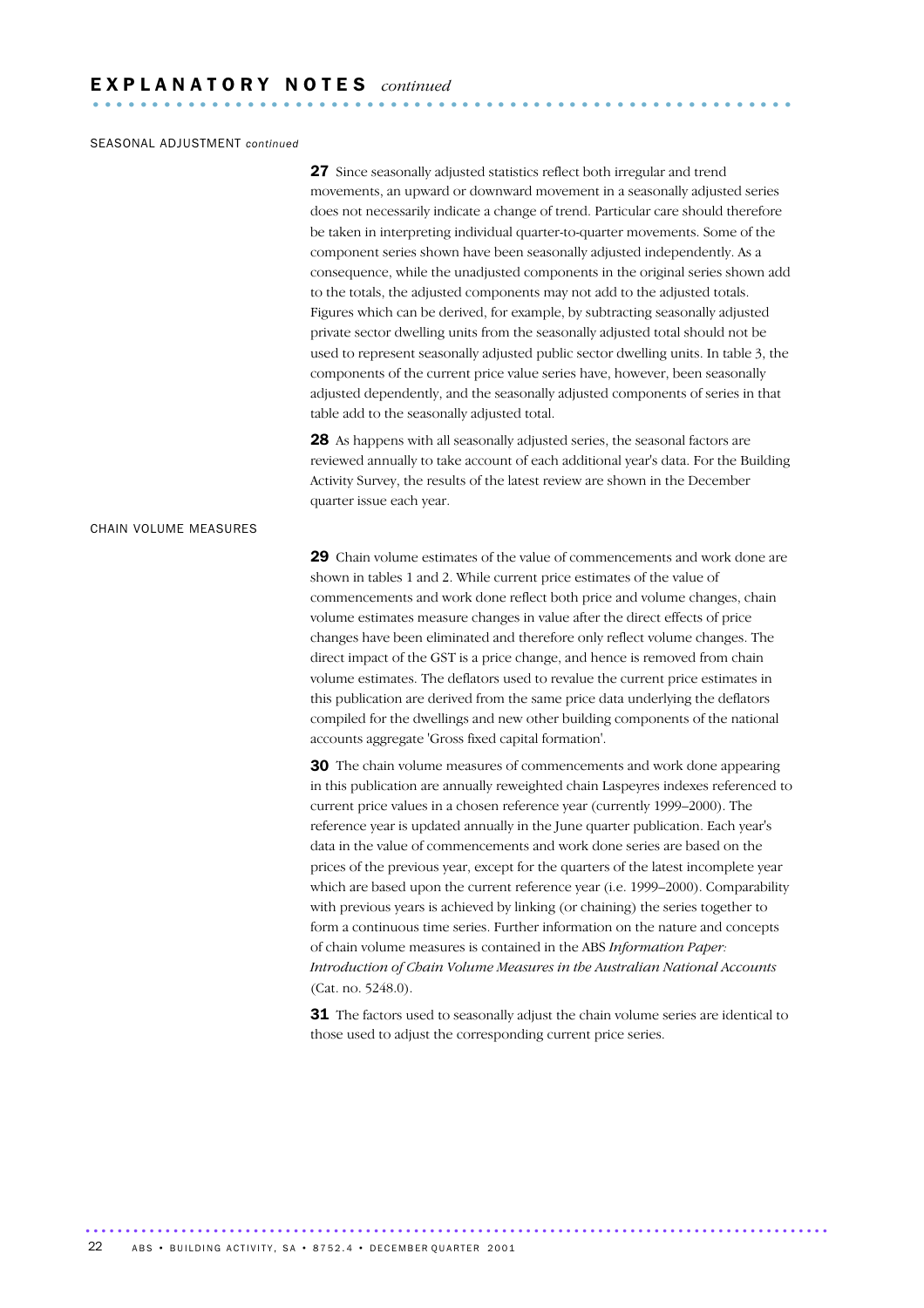## E X P L A N A T O R Y N O T E S *continued* ...........................................................

| ACKNOWLEDGMENT                |                                                                                                                                                                                                                                                                                                                                                                                                                                                                                                                                                                                                                                                                                                               |
|-------------------------------|---------------------------------------------------------------------------------------------------------------------------------------------------------------------------------------------------------------------------------------------------------------------------------------------------------------------------------------------------------------------------------------------------------------------------------------------------------------------------------------------------------------------------------------------------------------------------------------------------------------------------------------------------------------------------------------------------------------|
|                               | 32 ABS publications draw extensively on information provided freely by<br>individuals, businesses, governments and other organisations. Their continued<br>cooperation is very much appreciated: without it, the wide range of statistics<br>published by the ABS would not be available. Information received by the ABS is<br>treated in strict confidence as required by the Census and Statistics Act 1905.                                                                                                                                                                                                                                                                                               |
| <b>RELATED PRODUCTS</b>       |                                                                                                                                                                                                                                                                                                                                                                                                                                                                                                                                                                                                                                                                                                               |
|                               | 33 Users may also wish to refer to the following publications which are available<br>from ABS Bookshops:<br>Building Activity, Australia (Cat. no. 8752.0)-issued quarterly<br>Construction Work Done, Australia, Preliminary (Cat. no. 8755.0)-issued<br>quarterly<br>Building Activity, Australia: Dwelling Unit Commencements, Preliminary<br>(Cat. no. 8750.0)-issued quarterly<br>Building Approvals, Australia (Cat. no. 8731.0)-issued monthly<br>Building Approvals, South Australia (Cat. no. 8731.4)-issued quarterly<br>Engineering Construction Activity, Australia (Cat. no. 8762.0)-issued<br>quarterly<br>Housing Finance for Owner Occupation, Australia (Cat. no. 5609.0)<br>-issued monthly |
|                               | 34 Current publications and other products produced by the ABS are listed in<br>the Catalogue of Publications and Products, Australia (Cat. no. 1101.0). The<br>ABS also issues, on Tuesdays and Fridays, a Release Advice (Cat. no. 1105.0)<br>which lists products to be released in the next few days. The Catalogue and<br>Release Advice are available from any ABS office.                                                                                                                                                                                                                                                                                                                              |
| ABA DATA AVAILABLE ON REQUEST |                                                                                                                                                                                                                                                                                                                                                                                                                                                                                                                                                                                                                                                                                                               |
|                               | 35 As well as the statistics included in this and related publications, the ABS may<br>have other relevant data available on request. Inquiries should be made to the<br>National Information and Referral Service on 1300 135 070.                                                                                                                                                                                                                                                                                                                                                                                                                                                                           |
| SYMBOLS AND OTHER USAGES      | Australian Bureau of Statistics<br><b>ABS</b><br>relative standard error<br><b>RSE</b><br><b>SE</b><br>standard error<br>not applicable<br>nil or rounded to zero                                                                                                                                                                                                                                                                                                                                                                                                                                                                                                                                             |

Where figures have been rounded, discrepancies may occur between sums of the component items and totals.